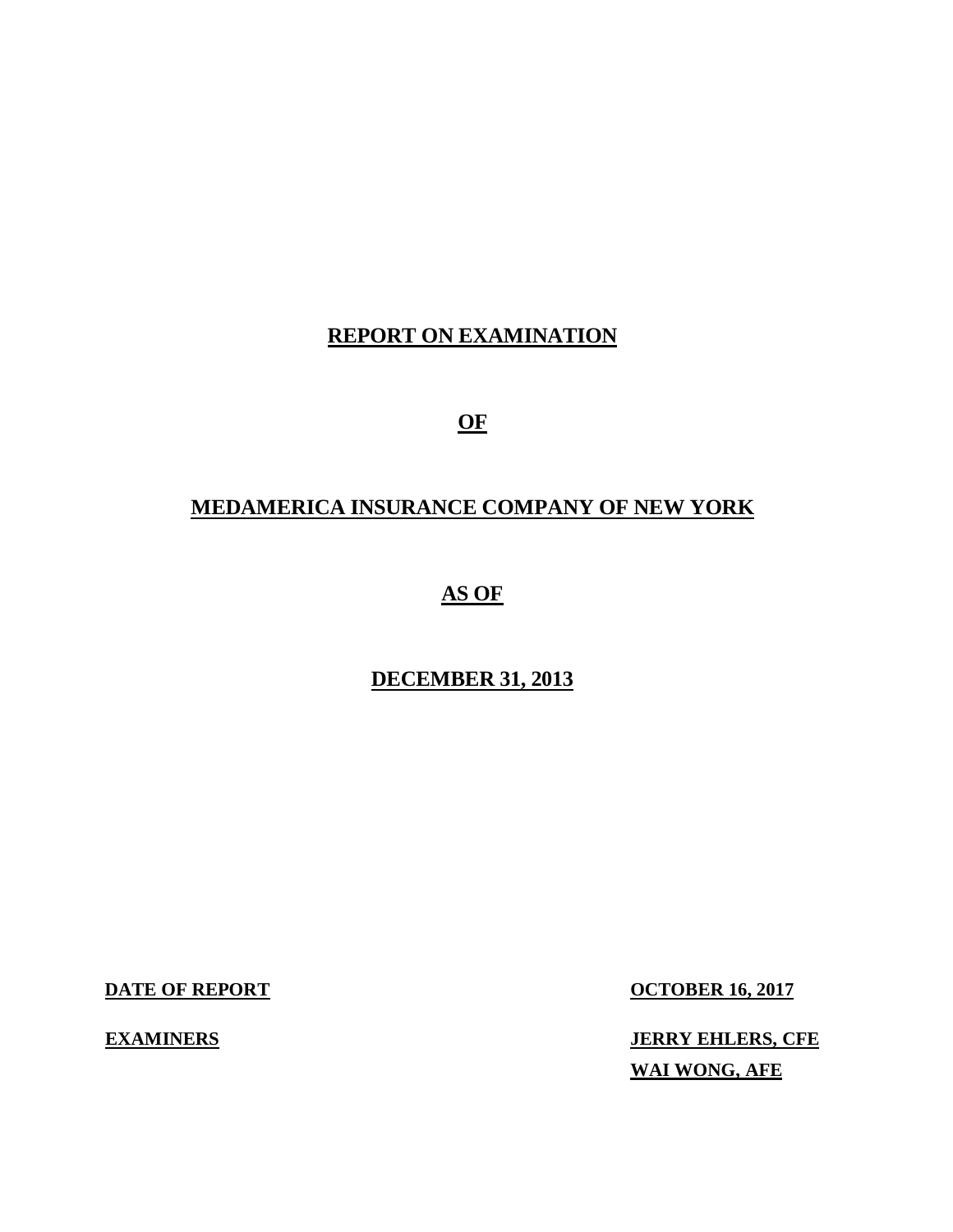#### **TABLE OF CONTENTS**

#### **ITEM NO. PAGE NO.**

| 1. | Scope of the examination                                                                                                                                   |                           |  |
|----|------------------------------------------------------------------------------------------------------------------------------------------------------------|---------------------------|--|
| 2. | Description of the Company                                                                                                                                 | 6                         |  |
|    | Corporate governance<br>A.<br>Territory and plan of operation<br><b>B.</b><br>Holding company system<br>C.<br>Reinsurance<br>D.<br>Internal controls<br>Е. | 9<br>14<br>16<br>19<br>20 |  |
| 3. | <b>Financial statements</b>                                                                                                                                | 22                        |  |
|    | Balance sheet<br>$\mathsf{A}$ .<br>B.<br>Statement of revenue and expenses and capital and<br>surplus                                                      | 23<br>25                  |  |
| 4. | Aggregate reserve for accident and health contracts                                                                                                        | 26                        |  |
| 5. | Market conduct activities                                                                                                                                  | 27                        |  |
| 6. | Subsequent events                                                                                                                                          | 27                        |  |
| 7. | Compliance with prior report on examination                                                                                                                | 29                        |  |
| 8. | Summary of comments and recommendations                                                                                                                    | 31                        |  |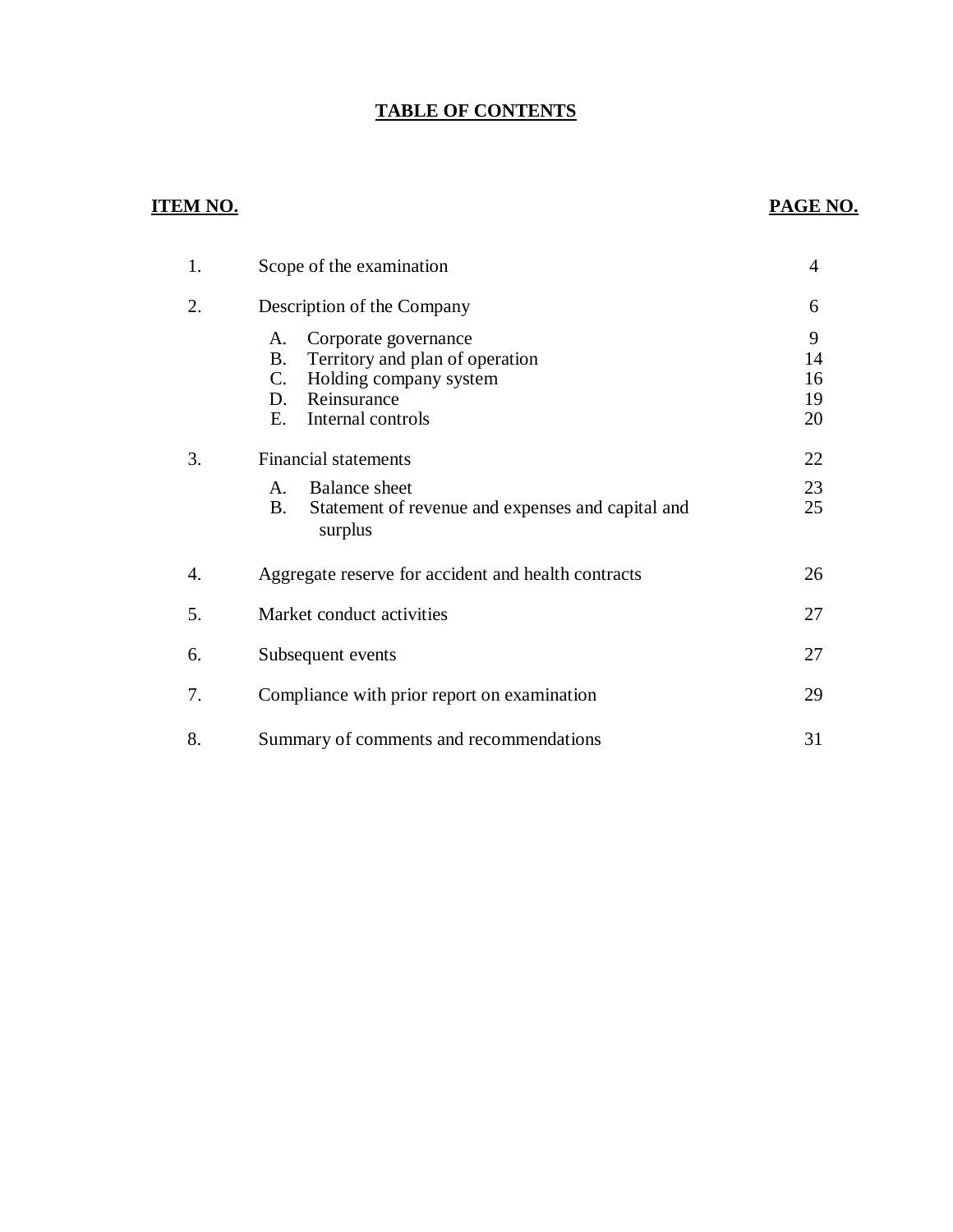

# NEW YORK STATE DEPARTMENT<sub>of</sub><br>FINANCIAL SERVICES

Andrew M. Cuomo Maria T. Vullo (1999), and the control of the control of the control of the control of the control of the control of the control of the control of the control of the control of the control of the control of Governor Superintendent Superintendent Superintendent Superintendent Superintendent Superintendent Superintendent

October 16, 2017

 Honorable Maria T. Vullo Superintendent of Financial Services Albany, New York 12257

Madam:

 Pursuant to the requirements of the New York Insurance Law, and acting in accordance with the instructions contained in Appointment Number 31058, dated September 25, 2013 and Appointment Number 31075, dated November 13, 2013, attached hereto, we have made an examination into the condition and affairs of MedAmerica Insurance Company of New York, an accident and health insurer licensed pursuant to the provisions of Article 42 of the New York Insurance Law, as of December 31, 2013, and submit the following report thereon.

 The examination was conducted at the administrative office of MedAmerica Insurance Company of New York located at 165 Court Street, Rochester, New York.

 Wherever the designations "MANY" or the "Company" appear herein, without qualification, they should be understood to indicate MedAmerica Insurance Company of New York.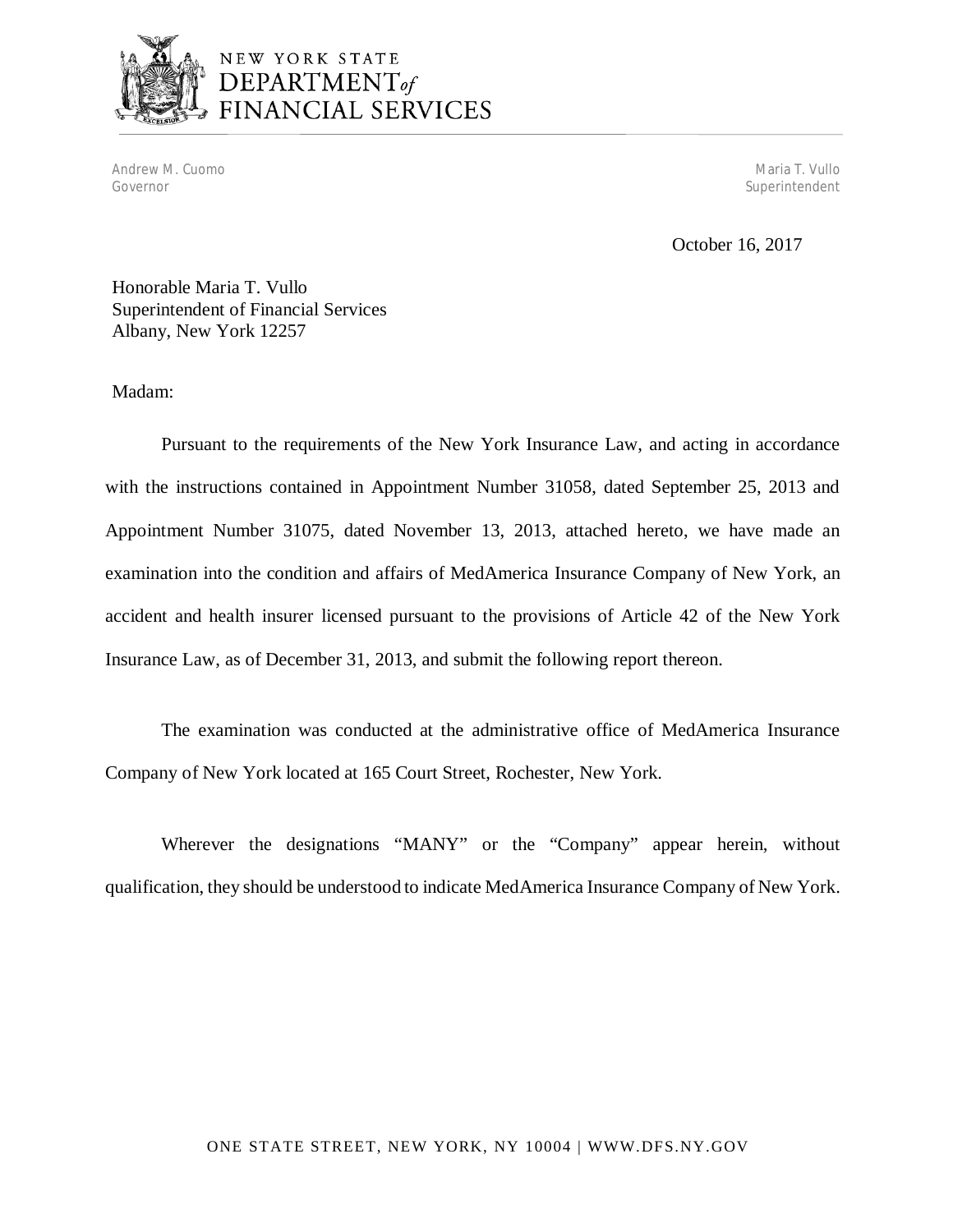MedAmerica Insurance Company of New York is a wholly-owned subsidiary of MedAmerica, Inc. ("MAI"), MANY's immediate parent. MedAmerica, Inc. is also the parent of MedAmerica Insurance Company ("MAPA") which in turn is the parent of MedAmerica Insurance Company of Florida ("MAFL"). MAI is a wholly-owned subsidiary of Excellus Health Plan, Inc. ("EHP"). EHP is a not-for-profit corporation, and is a subsidiary of Lifetime Healthcare, Inc. ("Lifetime") by virtue of Lifetime being EHP's sole member

 Wherever the designations the "Plan", "EHP", or "Excellus" appear herein, without qualification, they should be understood to indicate Excellus Health Plan, Inc., whose sole member is Lifetime Healthcare, Inc.

 Wherever the designation the "Ultimate Parent" appears herein, without qualification, it should be understood to indicate Lifetime Healthcare, Inc., a not-for-profit holding company.

 Wherever the designation the "Companies" appears herein, without qualification, it should be understood to indicate Excellus Health Plan, Inc., MedAmerica Insurance Company, MedAmerica Insurance Company of New York, and MedAmerica Insurance Company of Florida, collectively.

 Wherever the term "MedAmerica Companies" appears herein, without qualification, it should be understood to indicate MedAmerica Insurance Company, MedAmerica Insurance Company of New York, and MedAmerica Insurance Company of Florida, collectively.

 Wherever the designation the "Department" appears herein, without qualification, it should be understood to indicate the New York State Department of Financial Services.

2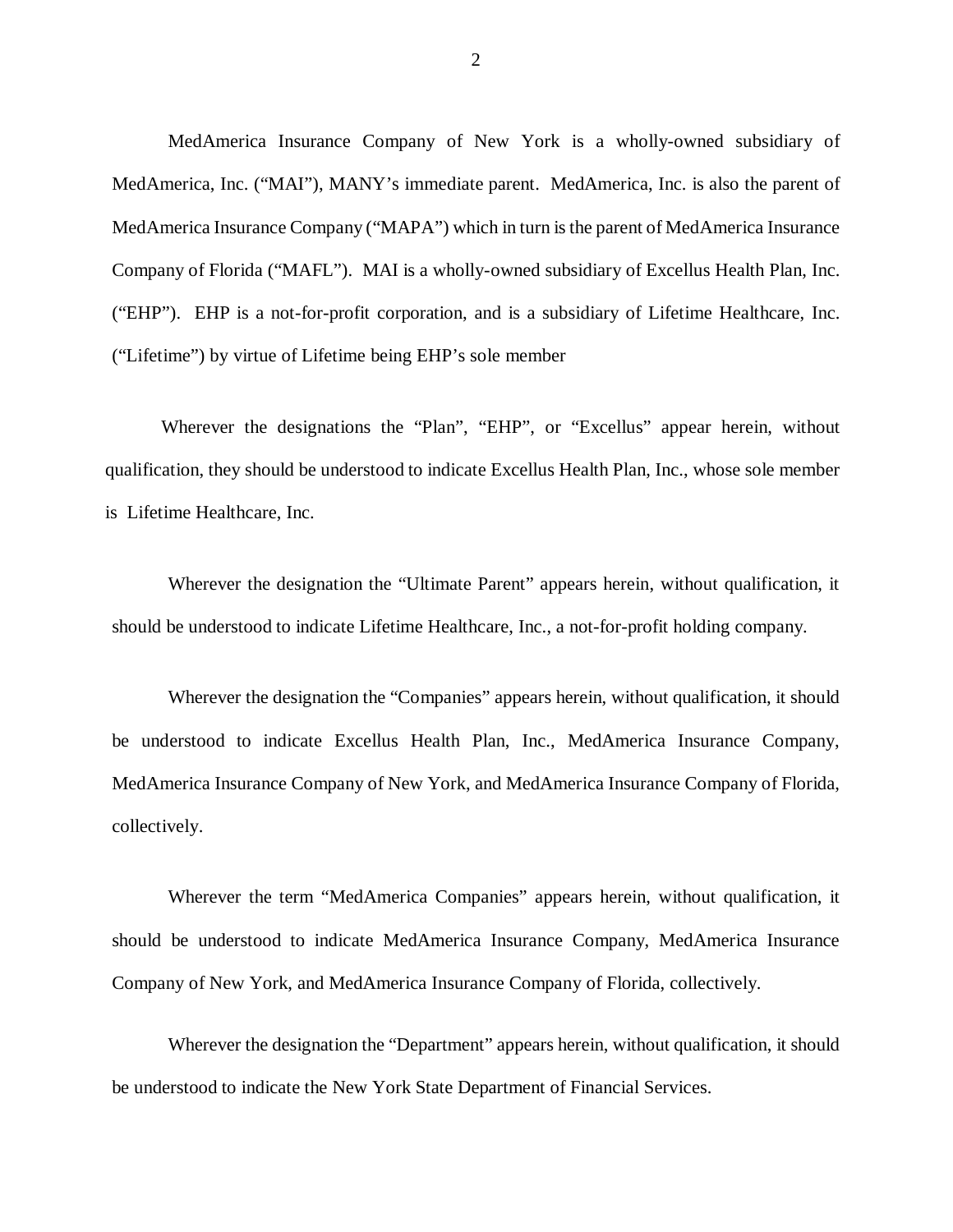A concurrent examination was made of EHP, the parent health service corporation, licensed pursuant to the provisions of Article 43 of the New York Insurance Law. A separate report thereon has been submitted.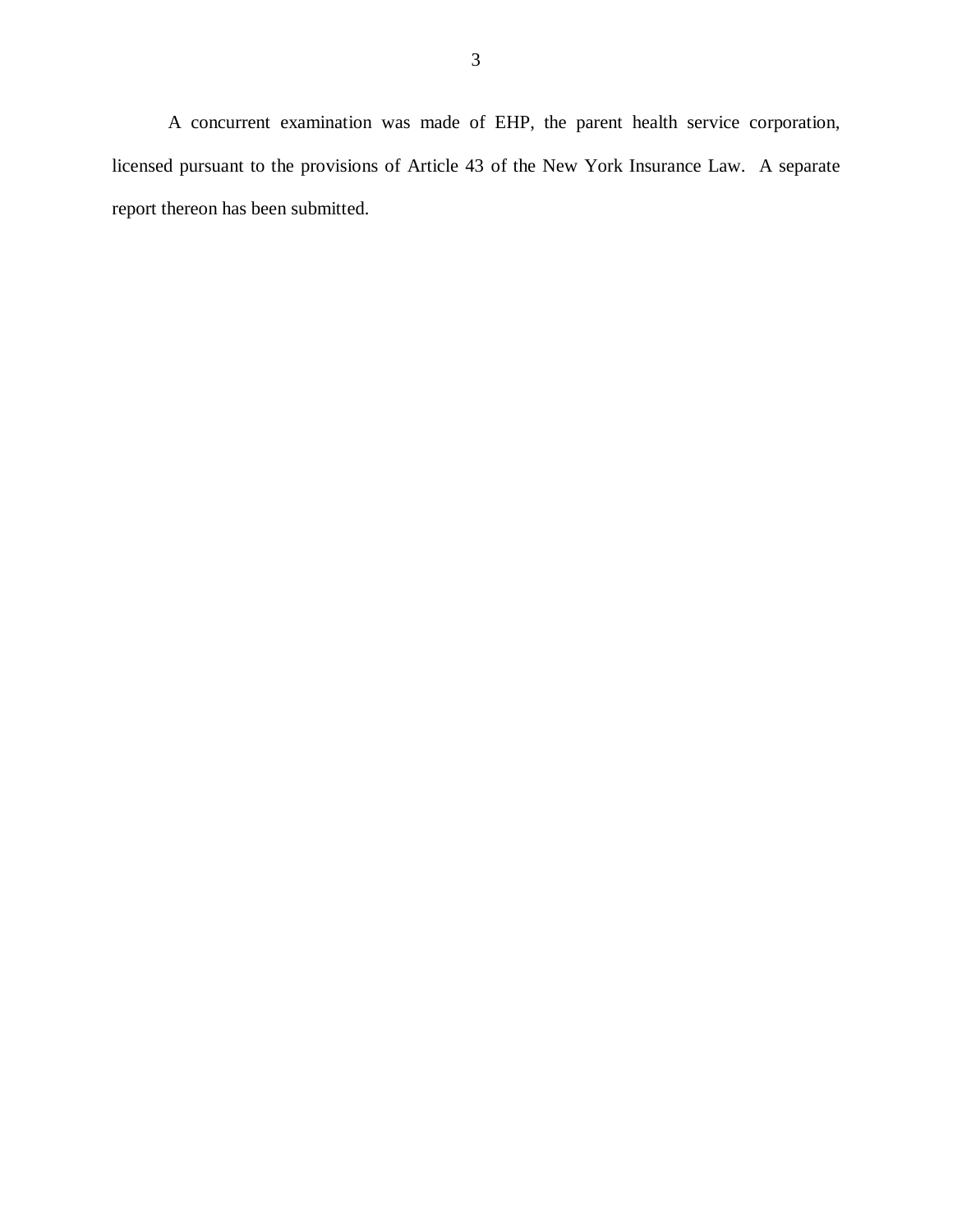#### **1. SCOPE OF THE EXAMINATION**

 examination of the Company was a combined (financial and market conduct) examination and covered the period from January 1, 2010 through December 31, 2013. The financial component of the examination was conducted as a financial examination as defined in the National Association of Insurance Commissioners ("NAIC") *Financial Condition Examiners Handbook,*  2014 Edition (the "Handbook"). The examination was conducted observing the guidelines and procedures in the Handbook and, where deemed appropriate by the examiners, transactions occurring subsequent to December 31, 2013 were also reviewed. The previous examination of the Company was conducted as of December 31, 2009. This

 of the Handbook, which provides guidance for the establishment of an examination plan based on the examiners' assessment of risk of the Company's operations and utilized that evaluation in formulating the nature and extent of the examination. The examiners planned and performed the examination to evaluate the Company's current financial condition, as well as identify prospective risks that may threaten the future solvency of MANY. The examination was conducted on a risk-focused basis in accordance with the provisions

 assessed the internal control systems and procedures used to mitigate those risks. The examination also included an assessment of the principles used and significant estimates made by management, an evaluation of the overall financial statement presentation, and determined management's compliance with the Department's statutes and guidelines, Statutory Accounting Principles, as adopted by the Department, and annual statement instructions. The examiners identified key processes, assessed the risks within those processes and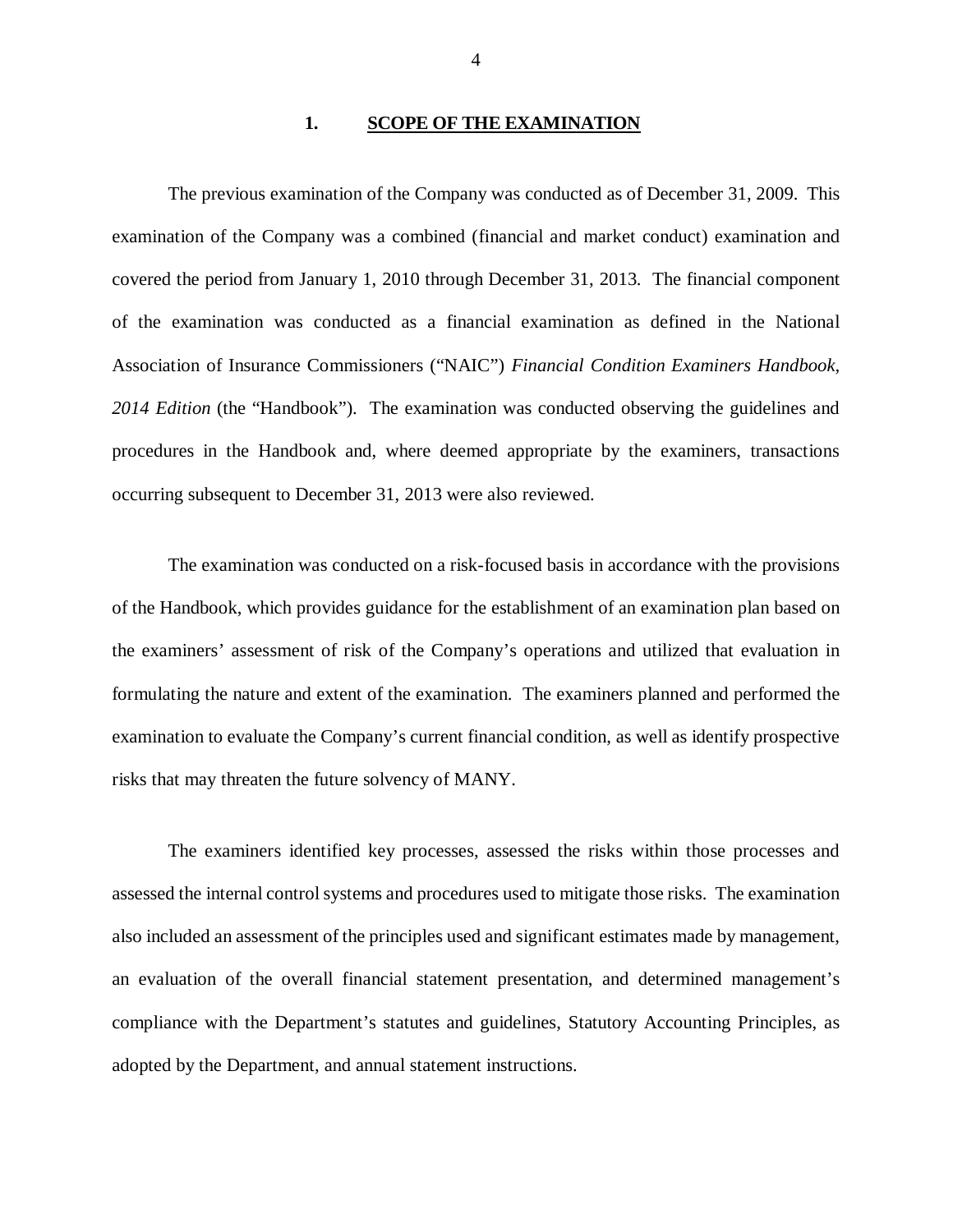Information concerning the Company's organizational structure, business approach and control environment were utilized to develop the examination approach. The examination evaluated the Company's risks and management activities in accordance with the NAIC's nine branded risk categories.

These categories are as follows:

- Pricing/Underwriting
- Reserving
- Operational
- Strategic
- Credit
- Market
- Liquidity
- Legal
- Reputational

The examination also evaluated the Company's critical risk categories in accordance with

the NAIC's ten critical risk categories. These categories are as follows:

- Valuation/Impairment of Complex or Subjectively Valued Invested Assets
- Liquidity Considerations
- Appropriateness of Investment Portfolio and Strategy
- Appropriateness/Adequacy of Reinsurance Program
- Reinsurance Reporting and Collectability
- Underwriting and Pricing Strategy/Quality
- Reserve Data
- Reserve Adequacy
- Related Party/Holding Company Considerations
- Capital Management

 The Company was audited annually, for the years 2010 through 2013, by the accounting firm of Deloitte & Touche, LLP ("D&T"). The Company received an unqualified opinion in each of those years. Certain audit workpapers of D&T were reviewed and relied upon in conjunction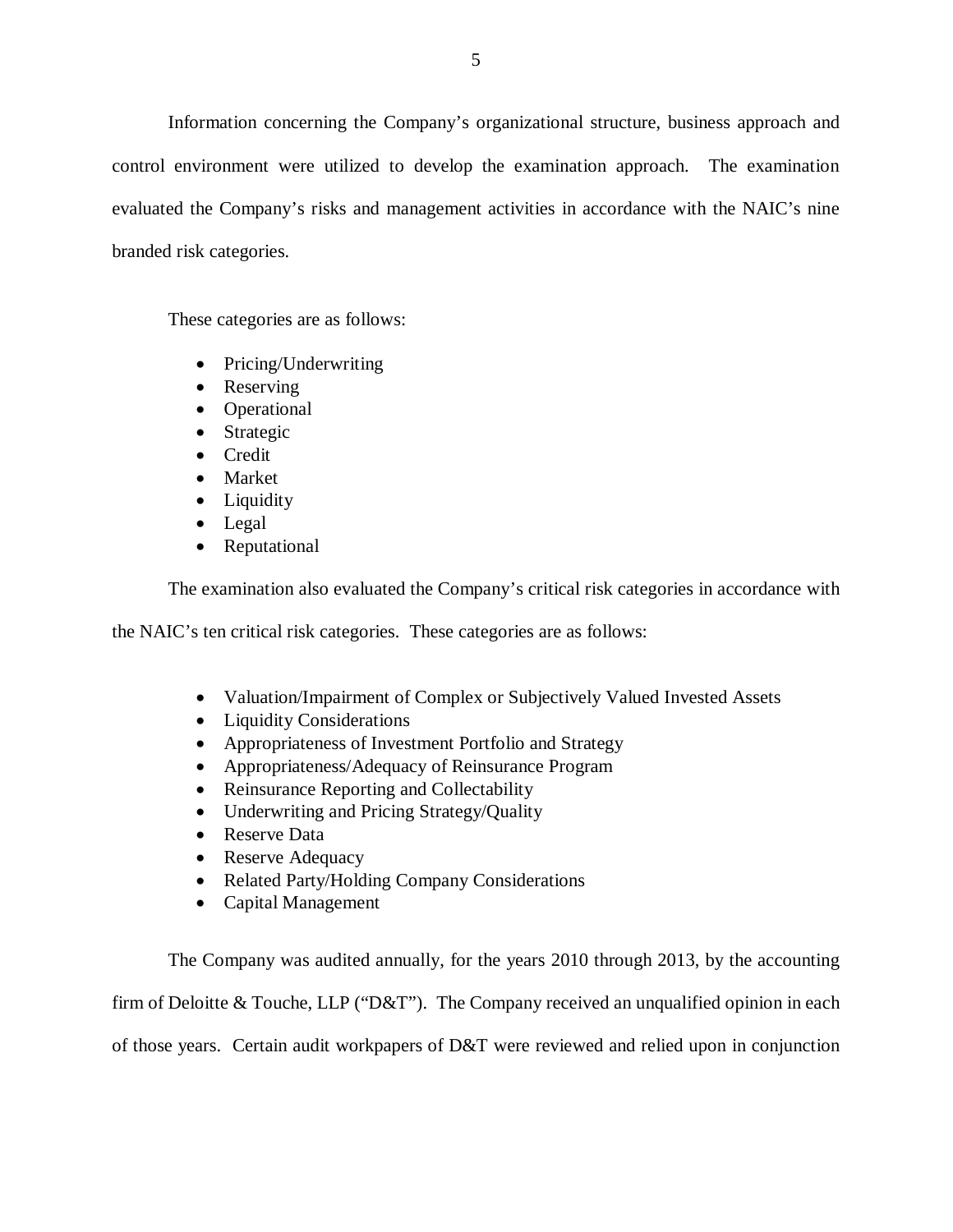<span id="page-7-0"></span> with this examination. A review was also made of Lifetime Healthcare, Inc.'s Internal Audit function and Enterprise Risk Management program, as they relate to the Company.

 During this examination, an information systems review was made of the Company's computer systems and operations on a risk-focused basis, in accordance with the provisions of the Handbook.

 matters which involve departure from laws, regulations or rules, or which require explanation or This report on examination is confined to financial statements and comments on those description.

#### **2. DESCRIPTION OF THE COMPANY**

 The Company was incorporated in New York State on November 2, 1987, under the name Finger Lakes Long Term Care Insurance Company, as a stock accident and health insurance company, pursuant to Section 1201 of the New York Insurance Law. On that same date, the Company's declaration of intention and charter was approved by the Attorney General of the State of New York and filed with the Department. On November 13, 1987, the Company was licensed by the Department to do the business of accident and health insurance, pursuant to Section 1113(a)(3) of the New York Insurance Law.

 The Company was formed by two corporations, Rochester Hospital Service Corporation and Genesee Valley Medical Care, Inc., for the purpose of underwriting long term care insurance. Such coverage provides for health care at nursing homes and private residences.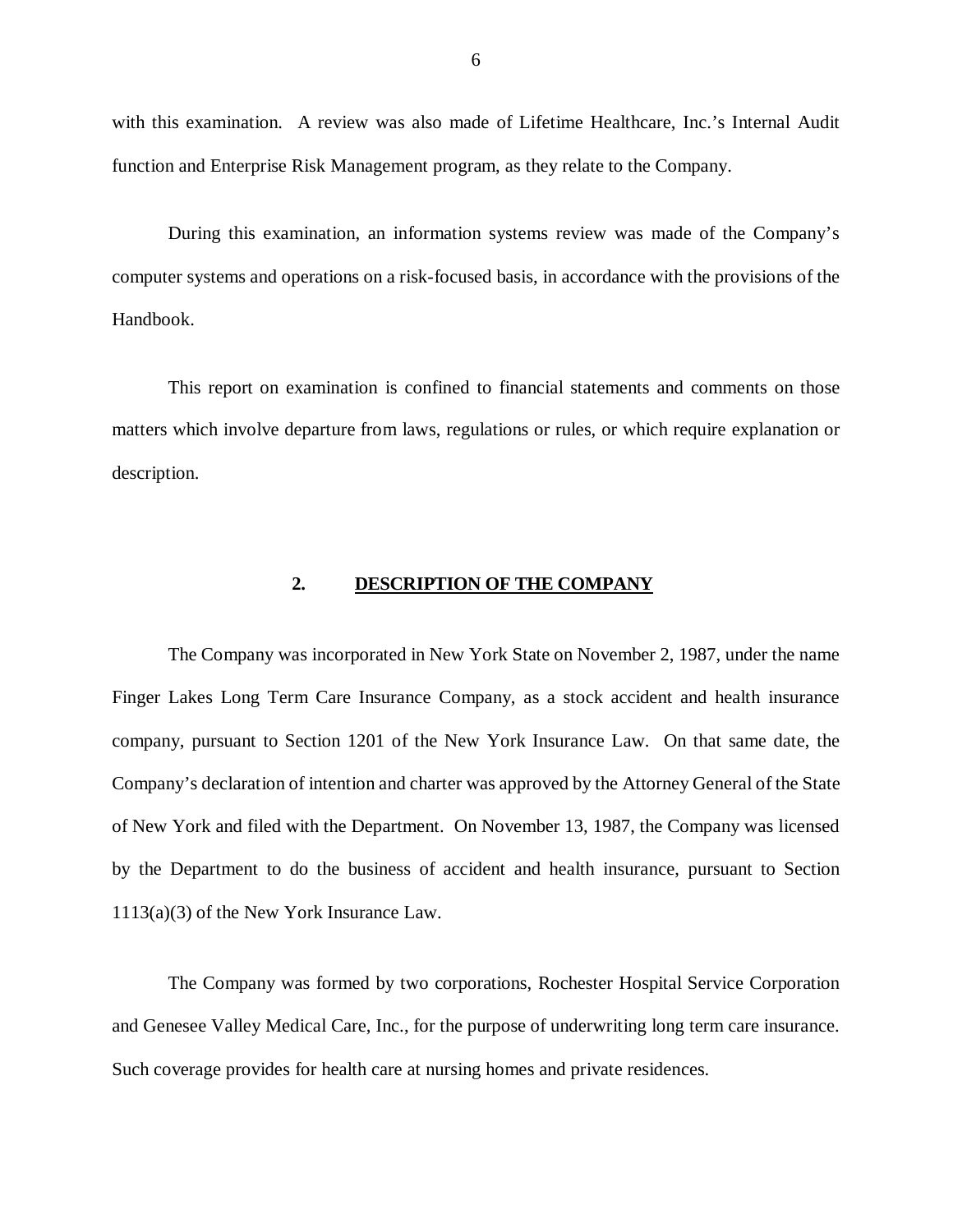As part of its formation, on November 2, 1987, the Company issued 1,000 shares of \$300 par value per share common stock, with 667 shares issued to the Rochester Hospital Services Corporation, and 333 shares issued to Genesee Valley Medical Care, Inc., for a sale price of \$600 per share; resulting in consideration of \$600,000. Of this amount, \$300,000 represented paid-in capital and \$300,000 represented gross paid-in and contributed surplus. On January 17, 1990, the Company's board of directors authorized a charter amendment, increasing the Company's paid-in capital from \$300,000 to \$1,800,000. The amendment increased the number of shares (par value \$300) the Company was authorized to issue from 1,000, to 6,000 shares. On January 17, 1990, the sale of 3,334 shares to Rochester Hospital Service Corporation, and 1,666 shares to Genesee Valley Medical Care, Inc. was completed.

 The Rochester Hospital Service Corporation, which changed its name to Finger Lakes Health Insurance Company, Inc., and Genesee Valley Medical Care, Inc., which changed its name to Finger Lakes Medical Insurance Company, Inc., on December 31, 1998, merged with each other and other corporations to become Excellus Health Plan, Inc. (EHP). As a result, EHP directly owned all of the outstanding shares of the Company.

 On January 11, 2000, MedAmerica, Inc. (formerly Excellus Long-Term Care Holding Company) was formed under the New York Business Corporation Law, with EHP as its sole shareholder. On April 24, 2000, 6,000 shares of the former Finger Lakes Long Term Care Insurance Company which, on December 18, 2000, changed its name to MedAmerica Insurance Company of New York were issued to MedAmerica, Inc. Additionally, on May 12, 2000, 10,000 shares of MedAmerica, Inc. were issued to Excellus Health Plan, Inc.

7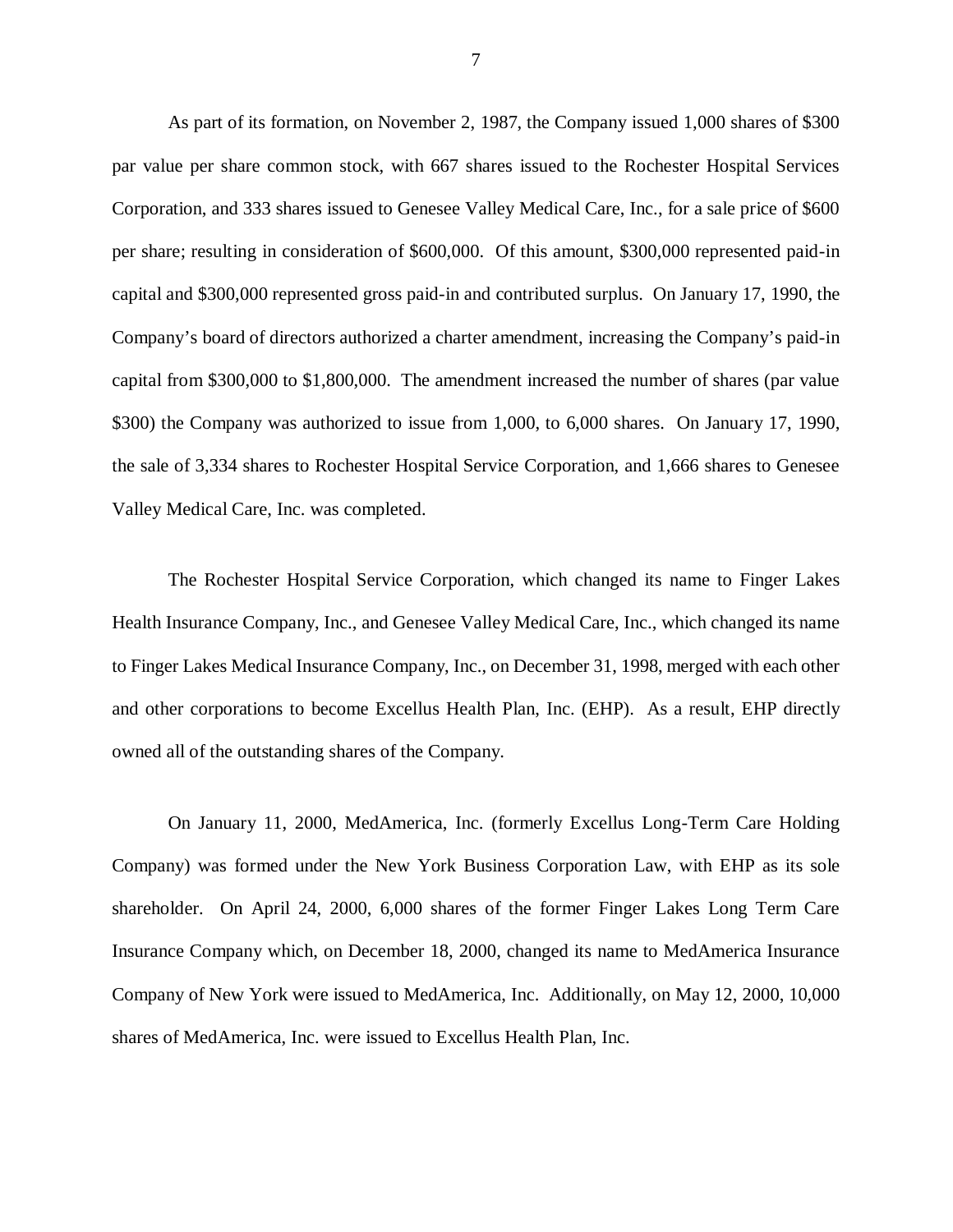Products offered by MANY during the examination period included FlexCare, a flexible reimbursement long term care product, Transitions, a short term care recovery product, and New York State Public Employee and Retiree Long Term Care Insurance Plan (NYPERL), a New York partnership and non-partnership product marketed to New York State employees. These products continued to be marketed by MANY until February 15, 2016 when MANY discontinued writing any new business. policies/certificates under its Insurance Participation Agreements with the New York State Partnership for Long Term Care for a brief period of time. Simplicity, a long term care product for care in nursing facilities, adult care centers, hospices, and home care was offered during the examination period but discontinued in 2013. The group Premier product was sold during the examination period but was discontinued in 2010. MANY however did continue to accept applications for new

 MedAmerica Insurance Company of New York, MedAmerica Insurance Company, and MedAmerica Insurance Company of Florida operate under common management and administration located in Rochester, New York. MANY is licensed to issue long term care policies in the state of New York, while its affiliates, MedAmerica Insurance Company ("MAPA"), a Pennsylvania domestic insurance company, was licensed to write long term care insurance in 48 states and the District of Columbia, and MedAmerica Insurance Company of Florida ("MAFL"), is licensed to write long term care insurance only in the state of Florida.

 On December 15, 2007, MAPA surrendered its Florida license to the Florida Office of Insurance Regulation as a result of the formation of MAFL.

 The Company's suffered a series of net losses that negatively impacted its risk-based capital position and led EHP to provide numerous surplus infusions to the Company.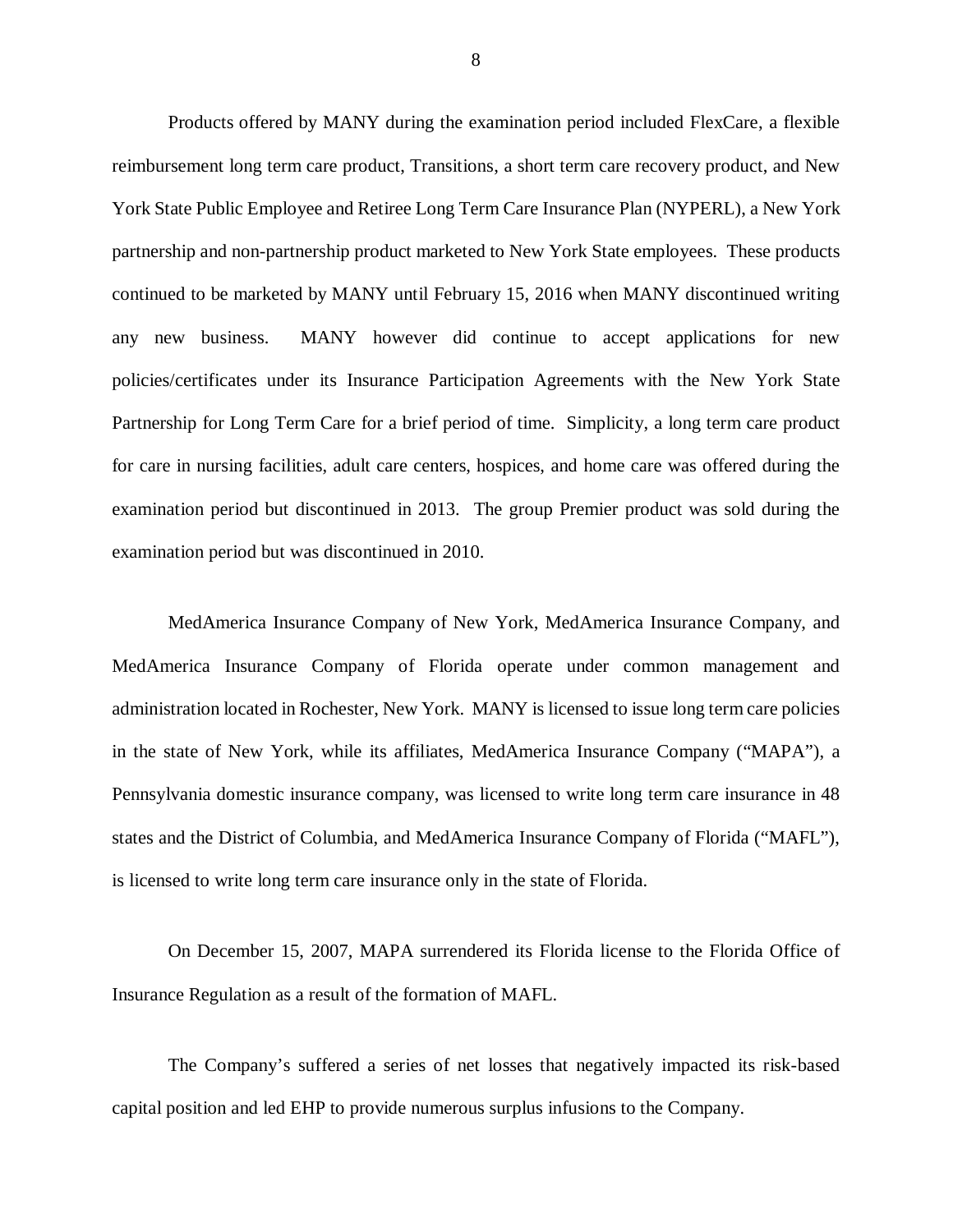<span id="page-10-0"></span> A breakdown of the surplus paid-in and changes in capital and surplus since the previous examination of MANY is as follows:

|      |                                          |              |                                           | Gross Paid-in                                |                                                      |                                                        |
|------|------------------------------------------|--------------|-------------------------------------------|----------------------------------------------|------------------------------------------------------|--------------------------------------------------------|
| Year | Common<br><b>Shares</b><br><b>Issued</b> | Par<br>Value | Common<br>Capital<br>Stock at<br>year end | and<br>Contributed<br>Surplus at<br>year end | Capital and<br>Contributed<br>Surplus at<br>year end | Capital and<br>Surplus<br>Contributions<br>during year |
| 2010 | 6,000                                    | \$300        | \$1,800,000                               | \$92,067,245                                 | \$93,867,245                                         | \$20,000,000                                           |
| 2011 | 6,000                                    | 300          | 1,800,000                                 | 99, 367, 245                                 | 101,167,245                                          | 7,300,000                                              |
| 2012 | 6,000                                    | 300          | 1,800,000                                 | 104, 367, 245                                | 106, 167, 245                                        | 5,000,000                                              |
| 2013 | 6,000                                    | 300          | 1,800,000                                 | 104, 367, 245                                | 106, 167, 245                                        | $\boldsymbol{0}$                                       |

#### A. Corporate Governance

 Pursuant to the Company's charter and by-laws, management of the Company is to be vested in a board of directors consisting of eighteen members. As of December 31, 2013, the board of directors was comprised of eighteen members as follows:

| Name and Residence                                      | <b>Principal Business Affiliation</b>  |
|---------------------------------------------------------|----------------------------------------|
| Hermes L. Ames, III<br>Menards, New York                | Retired                                |
| Jennifer C. Balbach                                     | Partner                                |
| Buffalo, New York                                       | Summer Street Capital Partners, LLC.   |
| Christopher C. Booth, Esq.                              | President and Chief Executive Officer, |
| Pittsford, New York                                     | Excellus Health Plan, Inc.             |
| Natalie L. Brown                                        | Executive Director,                    |
| Barneveld, New York                                     | <b>YWCA Mohawk Valley</b>              |
| Randall L. Clark *<br>(Chairman)<br>Vero Beach, Florida | Chairman and President,<br>Dunn Tire   |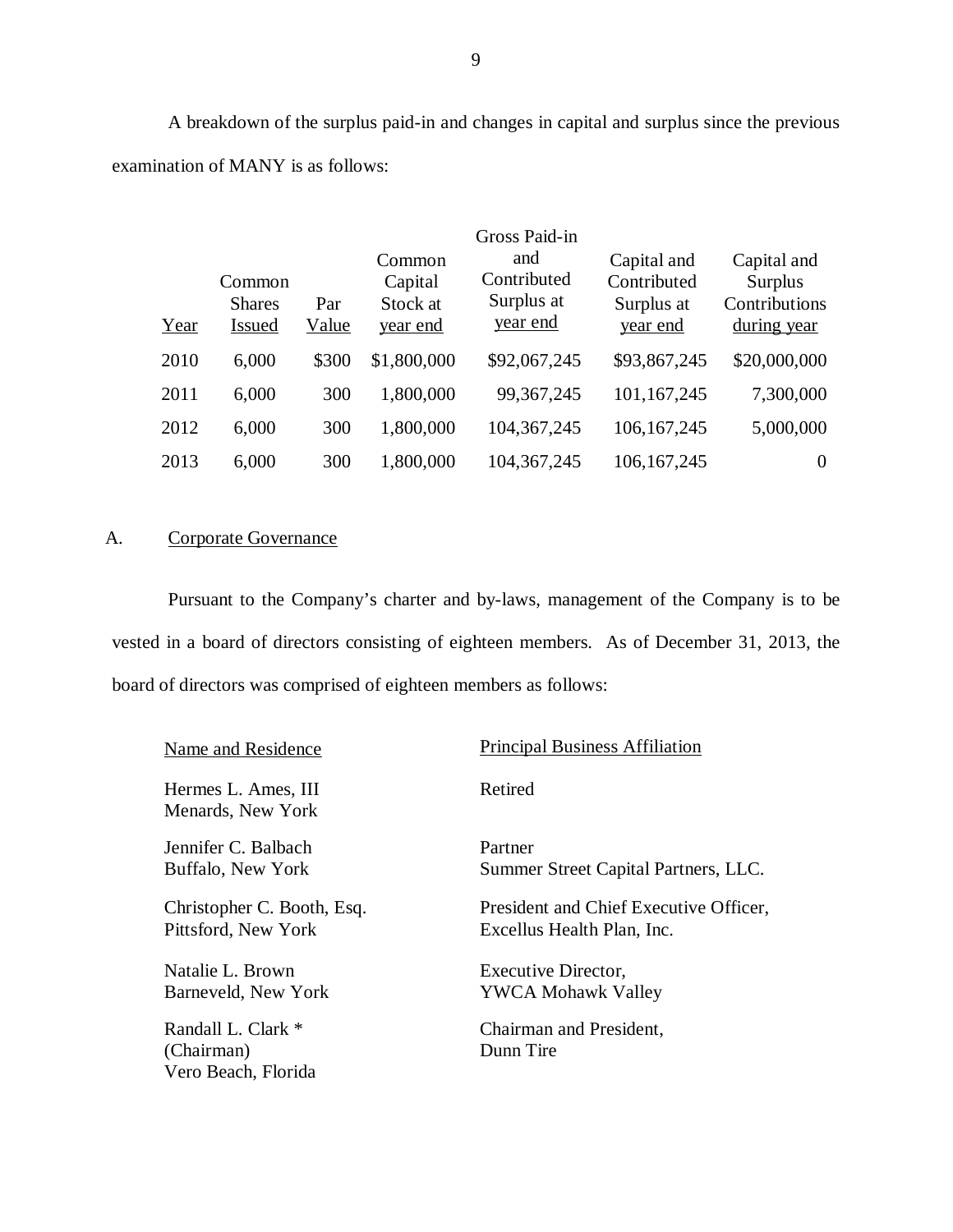#### Name and Residence

 John G. Doyle, Jr. Ontario, New York

 Marianne W. Gaige Holland Patent, New York

 William H. Goodrich Fairport, NewYork

 Austin T. Hildebrandt (Vice Chairman) Webster, New York

 Thomas Y. Hobart, Jr. East Amherst, New York

 Dennis P. Kessler, Esq. Rochester, New York

 Joseph F. Kurnath, M.D. Rochester, New York

 Patrick A. Mannion Fayetteville, New York

 Alfred D. Matt Clinton, New York

 Colleen E. O'Leary, M.D. Manlius, New York

 Thomas E. Rattmann\*\* Vestal, New York

 Charles H. Stuart Rochester, New York

 George F. T. Yancey, Jr. Rochester, New York

#### Principal Business Affiliation

 President and Chief Executive Officer, Doyle Security Systems, Inc.

 President and Chief Executive Officer, Cathedral Corporation

 Chief Executive Officer, LeChase Construction Services, LLC

 Special Assistant to President, Hillside Family of Agencies

#### Retired

Owner and Co-founder, Kessler Restaurants, Inc.

Physician

Physician<br>Vice Chairman, Columbian Financial Group

 President and Chief Executive Officer, FX Matt Brewing Co., Inc.

Professor, SUNY Upstate Medical University

 Chairman and Chief Executive Officer, Columbian Financial Group

 Financial Advisor, Cobblestone Capital Advisors

Managing Director, DeltaPoint Capital Management, LLC

 \*Note: On March 20, 2014, Randall Clark retired as Chairman of the Board and was replaced by Thomas Hildebrant.

 \*\*Note: On March 20, 2014, Thomas Rattmann replaced Thomas Hildebrant as Vice Chairman of the Board.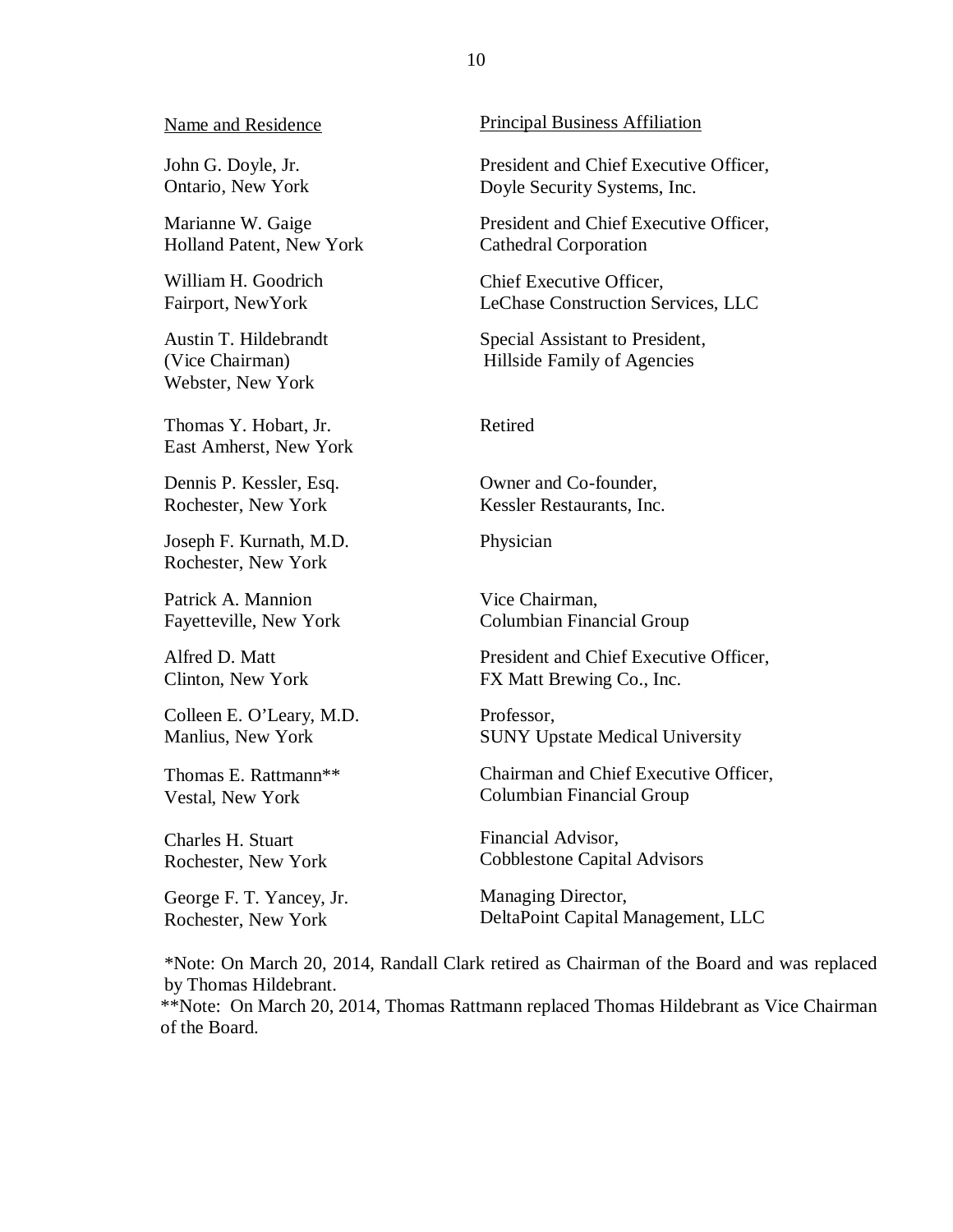The board met four times during each calendar year of the examination period.

 The minutes of all the meetings of MANY's board of directors and committees thereof held during the examination period were reviewed. The meetings were generally well attended, with all directors attending at least one-half of the meetings they were eligible to attend.

The officers of the Company as of December 31, 2013, were as follows:

| Name               | Title                                        |
|--------------------|----------------------------------------------|
| William L. Naylon  | President                                    |
| Dorothy A. Coleman | <b>Treasurer and Chief Financial Officer</b> |
| Stephen R. Sloan   | Secretary                                    |
| Cheryl L. Bush     | <b>Senior Vice President</b>                 |

Article III, Section 1, of the Company's by-laws states:

 "The governing board of the Corporation shall be a Board of Directors charged with the general management of the affairs, property, and business of the Corporation. The board of directors shall consist of eighteen (18) members. One of the eighteen (18) members shall be the Chief Executive Officer of the Corporation. The term "entire board of directors" shall mean the total number of directors that the Corporation would have if there were no vacancies."

The total membership of the Company's board of directors was less than eighteen during

the period March 25, 2010 to June 28, 2012 and was not in compliance with Article III, Section 1

of its by-laws.

It is recommended that MANY maintain eighteen (18) members on its board of directors,

as required by Article III, Section 1 of its by-laws and replace any unplanned vacancies within a

reasonable period of time.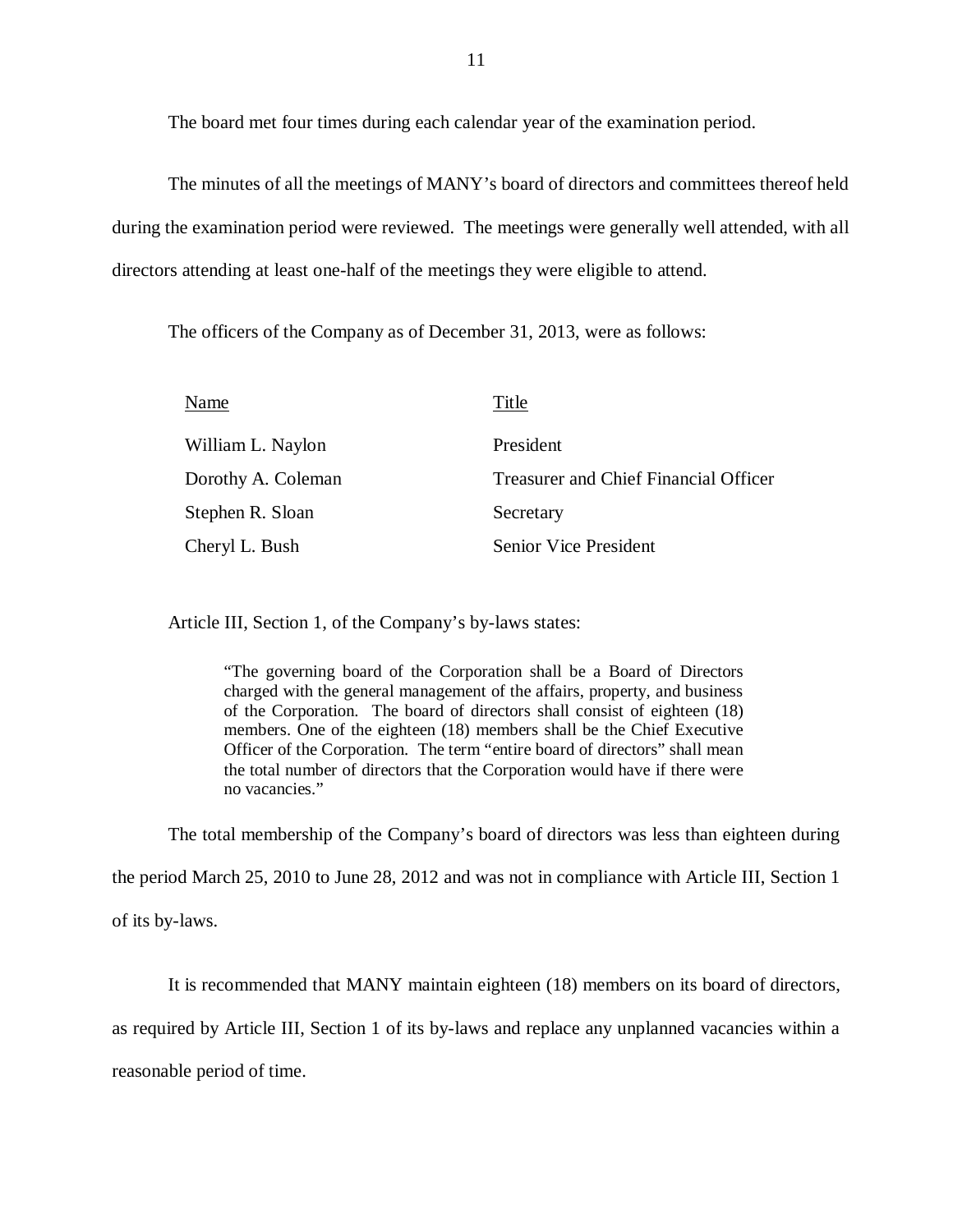The board's membership was re-established at eighteen members on June 28, 2012 and continued at such number of directors through December 31, 2013.

 The Company's Audit Committee charter charges such committee with the responsibility of "reviewing the performance" of the Chief Audit Executive ("CAE"); however, the charge is not specific with respect to involvement in the termination of the CAE.

 that the Audit Committee be empowered as the decision making entity with regard to the potential termination of the Chief Audit Executive. It is recommended that the Company include within its Audit Committee charter wording

#### Internal Audit Department

 Excellus has an established Internal Audit Department (IAD) function, independent of management, which reports to the Audit Committee of its board of directors (the "Audit Committee" or "AC"). Such IAD also reviews the operations of MedAmerica Insurance Company of New York. In addition, the IAD addresses the requirements of Insurance Regulation No. 118 (11 NYCRR 89), New York's version of the NAIC's Model Audit Rule, and assists management with any insurance regulatory reviews.

 During the course of this examination, consideration was given to the significance and potential impact of certain IAD findings. To the extent possible, the examiners relied upon the work performed by the IAD, as prescribed by the Handbook.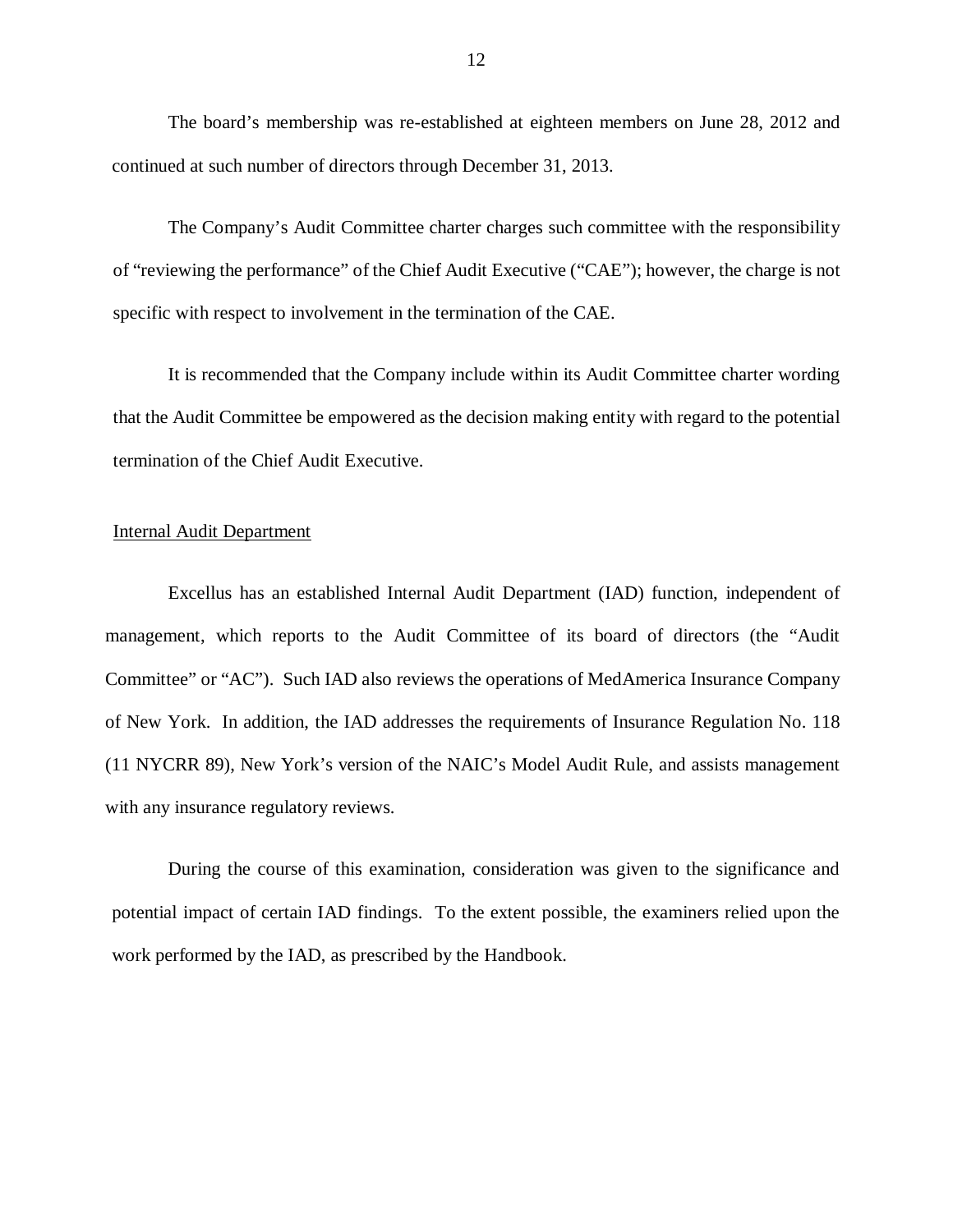Article III, Section 1, of the Company's by-laws states in part:

 "The governing board of the Corporation shall be a Board of Directors charged with the general management of the affairs, property, and business of the Corporation…"

 recommendations along with priority rankings of the findings relative to MedAmerica Insurance Company of New York were not consistently provided to the Audit Committee of the board of directors of MANY, which would allow the board of directors of MANY to fulfill its duties and responsibilities under MANY's by-laws. Full reports from the Internal Audit Department containing the significant findings and

 provide the Company's audit committee with a more comprehensive report of its audit results relative to significant findings, along with priority rankings of the findings, which will allow MANY's audit committee and board of directors to fulfill their duties and responsibilities. It is recommended that the Plan's Internal Audit Department, on behalf of the Company,

#### Enterprise Risk Management

 MANY is a domestic accident and health insurer organized and licensed pursuant to Article 42 of the New York Insurance Law but is not required to be compliant with Insurance Regulation No. 118, the Department's version of the NAIC Model Audit Rule. However, Excellus Health Plan, Inc. is required to be compliant with Insurance Regulation No. 118. In this regard, MANY's controls were identified by Lifetime Healthcare, Inc.'s ERM process and testing was managed and monitored by the Excellus Internal Audit Department. Shared services with Lifetime HealthCare, Inc. and the MedAmerica Companies were managed by Excellus, and included the information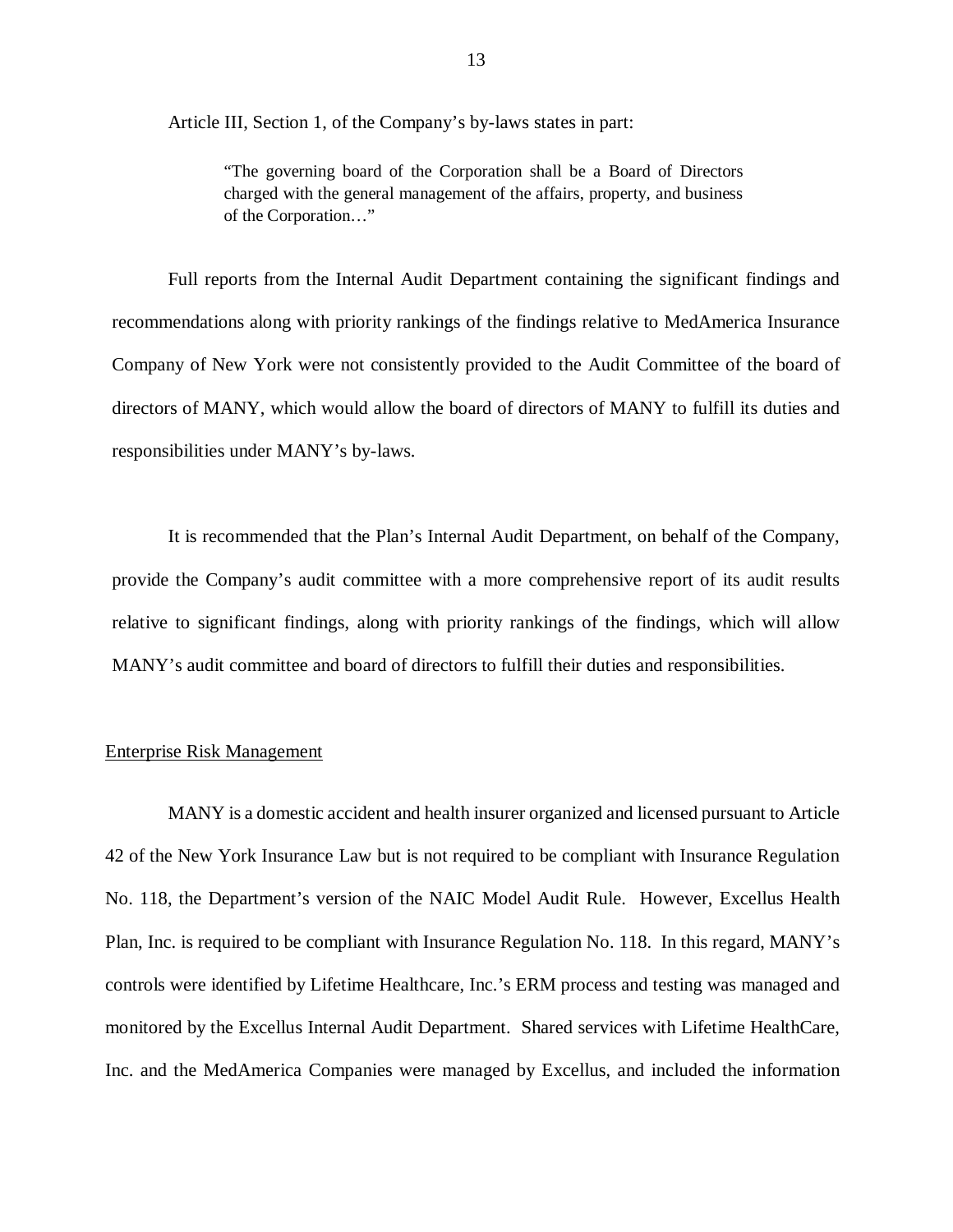<span id="page-15-0"></span>technology, risk management, investments, accounting and internal audit functions.

 Lifetime HealthCare Inc.'s Enterprise Risk Management ("ERM") framework, conducted on a Lifetime Healthcare, Inc. holding company basis, is evolving to proactively address and mitigate risks, including prospective business risks. Excellus management is actively monitoring changes as a result of the implementation of the Federal Health Care Reform Act and other proposed regulatory changes at both the federal and state levels of government.

 Exhibit M of the Handbook (*Understanding the Corporate Governance Structure*) was utilized by the examiners as guidance for assessing corporate governance.

#### B. Territory and Plan of Operation

 At December 31, 2013, the Company was authorized to transact the kinds of business specified in Section 1113(a)(3) of the New York Insurance Law (accident and health). The Company is licensed to do business in the State of New York only. During the examination period the Company's sole line of business was long term care insurance.

 The Company solicited business as a direct writer for a majority of the business produced during the period under examination. MANY also entered into agreements with agents and brokers for the solicitation of business. The Company conducted all business from its home office in Rochester, New York.

 Based upon the lines of business for which the Company is licensed, the Company's current capital structure, and pursuant to the requirements of Articles 13 and 42 of the New York Insurance Law, the Company is required to maintain minimum capital in the amount of \$300,000.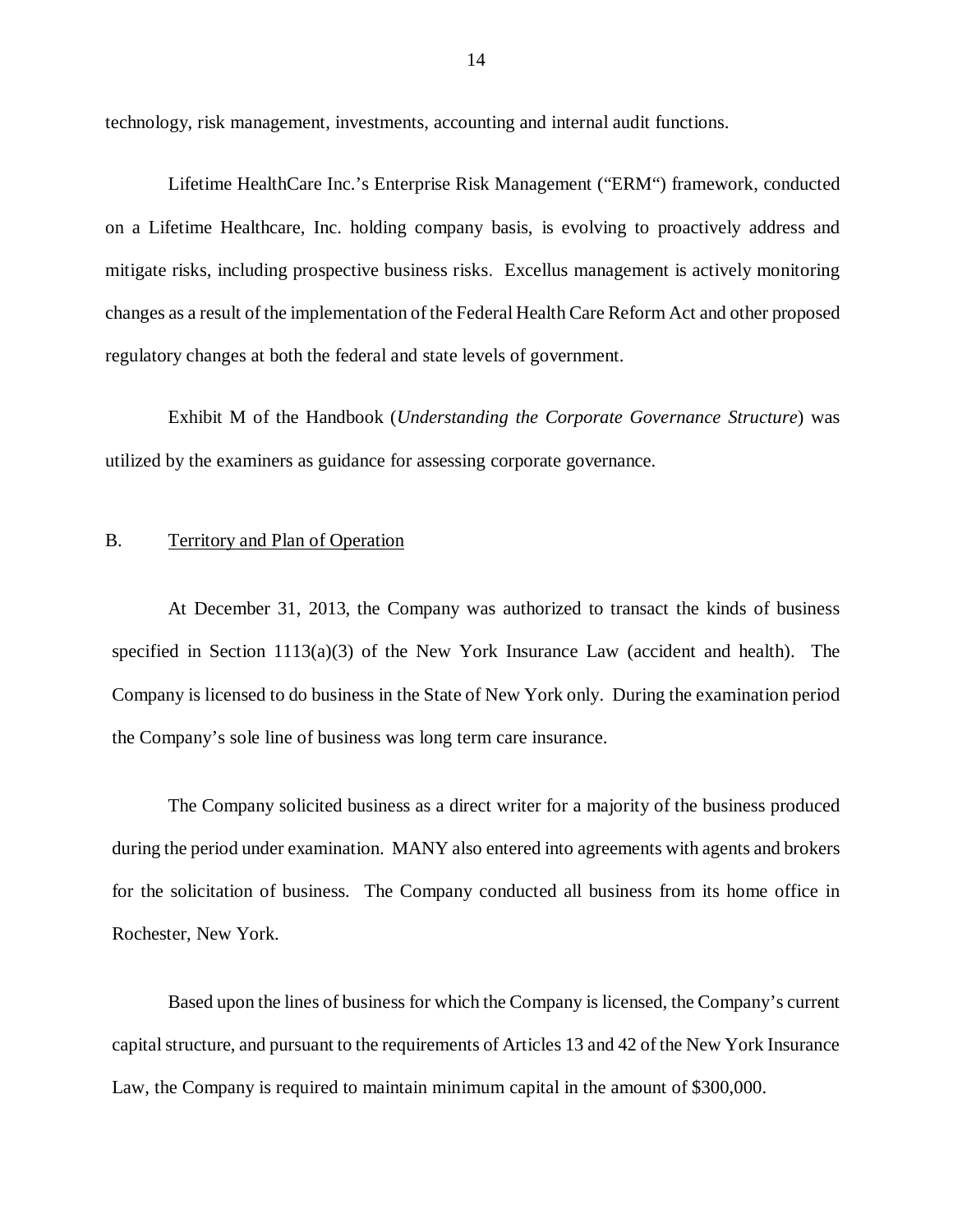As noted earlier in this report on examination, several surplus infusions were made by EHP during the examination period. Most of these surplus infusions were for the purpose of maintaining MANY's surplus at a level in excess of its minimum risk-based capital amount, prescribed by Section 1322 of the New York Insurance Law as below.

| Year | <b>Surplus</b><br>Infusion | <b>Total Adjusted</b><br>Capital | Authorized<br>Control Level | <b>Risk Based</b><br>Capital Ratio |
|------|----------------------------|----------------------------------|-----------------------------|------------------------------------|
| 2010 | \$20,000,000               | \$29,239,663                     | \$5,514,865                 | 5.30 to 1                          |
| 2011 | \$7,300,000                | \$25,722,022                     | \$6,092,920                 | 4.22 to $1$                        |
| 2012 | \$5,000,000                | \$18,703,224                     | \$6,428,185                 | $2.91$ to 1                        |
| 2013 | $\Omega$                   | \$28,238,202                     | \$6,790,863                 | $4.16$ to 1                        |

 The following table displays MANY's net admitted assets, capital and surplus, net premium income, and net income during the period under examination:

|      | Net Admitted<br>Assets | Capital and<br>Surplus | <b>Direct Premiums</b><br>Written | Net Income<br>(Loss) |
|------|------------------------|------------------------|-----------------------------------|----------------------|
| 2010 | \$385,116,665          | \$28,003,907           | \$40,993,948                      | \$(10, 107, 783)     |
| 2011 | 432,061,775            | 24,341,087             | 43,015,735                        | (7,433,852)          |
| 2012 | 482,050,686            | 17,041,797             | 43,232,489                        | (8,710,570)          |
| 2013 | 535, 365, 775          | 26,436,856             | 45,386,734                        | (1,887,640)          |

 termination of certain products as outlined earlier in this report on examination. The Company's net losses were reduced during 2013, primarily by means of the

As of December 31, 2013, long term care coverage was provided to 23,664 covered lives.

|               | 2010   | 2011    | 2012    | 2013   |
|---------------|--------|---------|---------|--------|
| Covered Lives | 22,407 | 22,527  | 22,730  | 23,664 |
| Change %      |        | $0.5\%$ | $0.9\%$ | 4.1%   |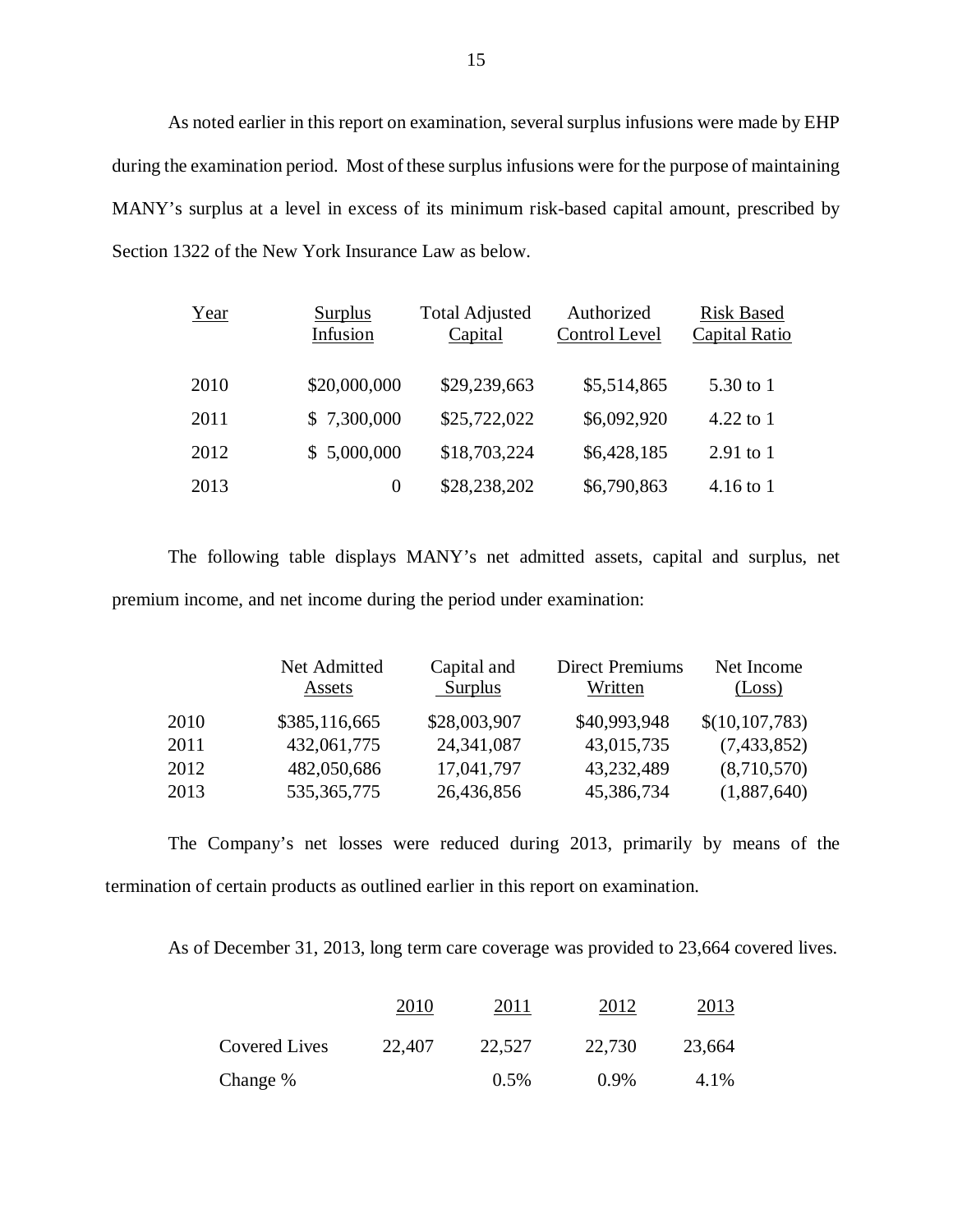#### <span id="page-17-0"></span>C. Holding Company System

 The following chart depicts the Company's holding company system as of December 31, 2013:

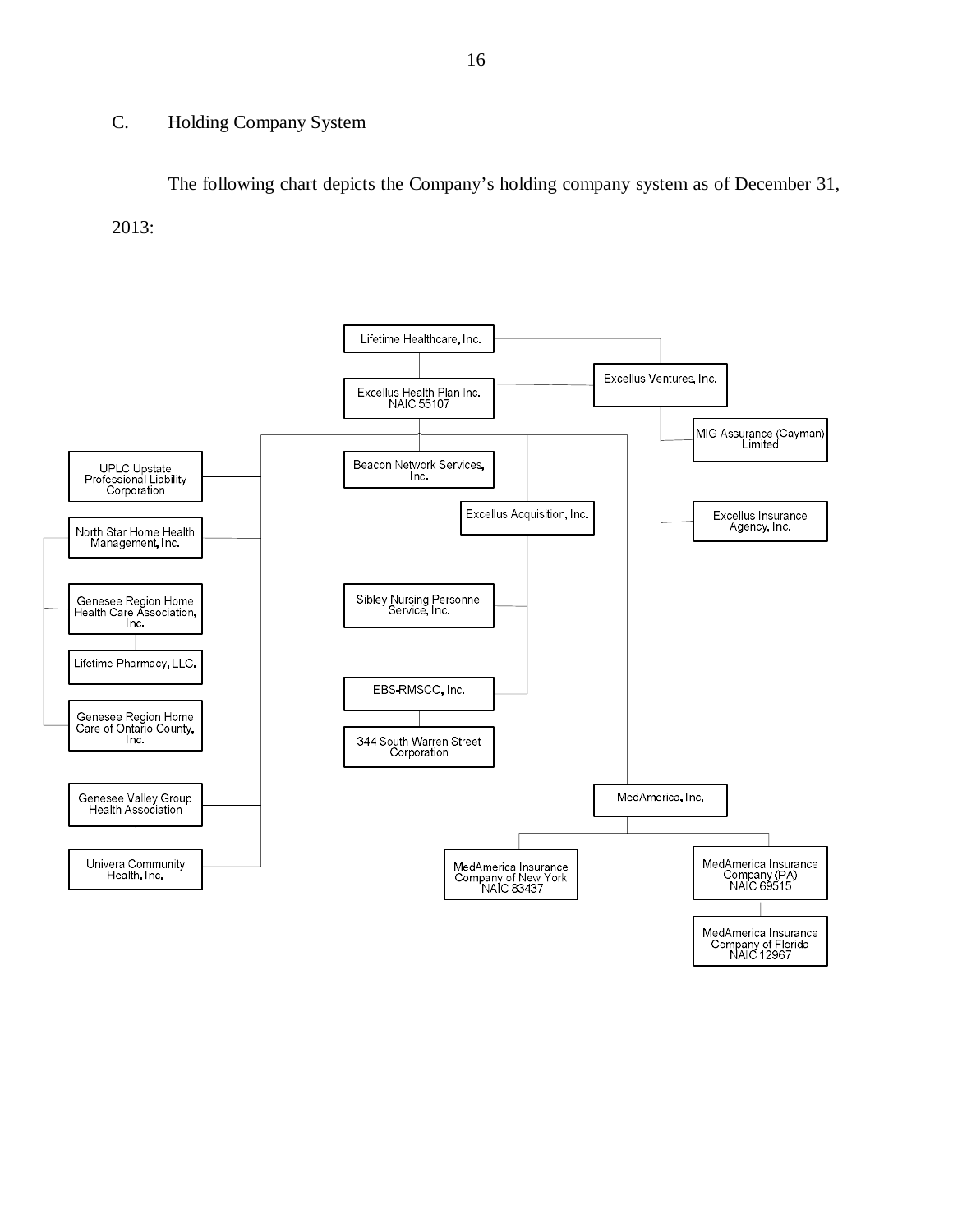As a member of a holding company system, MANY is required to file registration statements pursuant to Article 15 of the New York Insurance Law and Insurance Regulation No. 52 (11 NYCRR 80). All pertinent filings made during the examination period, regarding the aforementioned statute and regulation, were reviewed. No problem areas were encountered.

 As of the examination date, MANY maintained agreements with affiliated entities for administrative services, capital support, and tax sharing. Inter-company agreements and amendments for MANY that were in place as of December 31, 2013 include the following:

- MANY has an Administrative Services Agreement with Excellus wherein executive management, staffing of direct services, desktop and network support, human resource services, purchasing services, payroll services, accounts payable services, telecommunication services, office space, and cash flow and investment management services are provided to MANY by Excellus. In addition, EHP provides reserve calculation, premium billing, collecting and reporting, and document services to MANY. The agreement was originally dated January 1, 2002 with a Department "non-objection" letter issued dated May 4, 2004. The first amendment was effective December 5, 2007 with a Department non-objection letter issued dated October 3, 2007. The second amendment was effective July 1, 2009 with a Department "non-objection" letter issued September 8, 2009. The third amendment was effective May 1, 2010 with a Department "non-objection" letter issued dated March 15, 2010. The fourth amendment was effective December 1, 2010 with a Department "non-objection" letter issued December 14, 2010.
- MANY, MAPA, MAFL and EHP entered into a Capital Support Agreement ("CSA") pursuant to which EHP agreed to make an investment in one or more of the MedAmerica Companies in the event a certain trigger event occurs as defined in the CSA. Such investment could involve one or more companies domiciled outside of New York. The Department requested that EHP provide an assurance that any such investment will be subject to the Department's prior approval and the quantitative limits set forth in Section 1705 of the New York Insurance Law.

 Excellus, at the time of the prior examination, had guarantees in place with two rating agencies, A.M. Best and Standard & Poor's, relative to the guaranty of payment of the policyholder obligations of the MedAmerica Companies. The Department subsequently indicated in a letter dated November 6, 2009 to Excellus that, in issuing guarantees of insurance policy obligations of the MedAmerica Companies, the Plan was doing an insurance business of a kind it is not authorized for in New York in violation of Section 1102(a) of the New York Insurance Law. In response to the above concerns raised by the Department, regarding the practice of guaranteeing the insurance obligations of the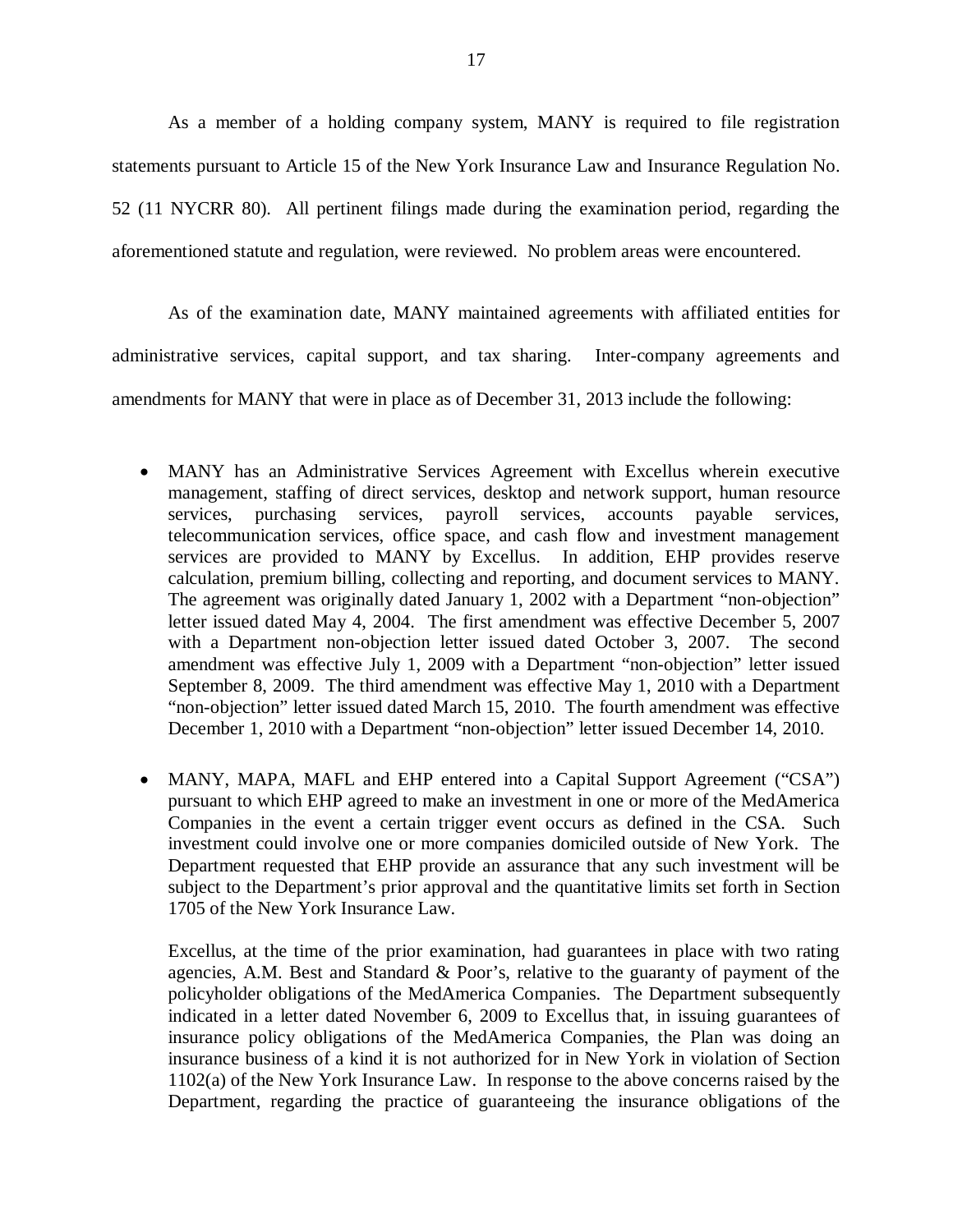MedAmerica Companies, the Plan discontinued the guarantees for all policies issued by the MedAmerica Companies on and after July 1, 2010.

 As of July 1, 2010, Excellus, by means of the aforementioned CSA, agreed to take any and all action necessary to ensure that MANY, MAFL, and MAPA each have sufficient liquid assets for the timely payment of amounts due on policies issued by such long term care insurance companies on or after that date. This requires that, for each calendar year after December 31, 2010, the cash and invested assets of each long term care insurance company, shown on the annual statement, must be more than the disabled life reserves for policies subject to the agreement.

 MANY, MAFL, and MAPA are required to provide written notice to EHP within thirty days after the respective long term care insurance company calculates the need for capital support. As disclosed in the statutory basis financial statements, no contributions have been required from EHP to satisfy the CSA as of or during the years ended December 31, 2010, 2011, 2012, or 2013.

 It was also noted that EHP is a party to a federal income tax allocation agreement with its parent, Lifetime Healthcare, Inc. and other eligible domestic subsidiaries, including MANY. The federal income tax allocation agreement filed with the Department contains a provision that complies with Department Circular Letter No. 33 (1979) in that a method is established to ensure the domestic insurers enforceable right to recoup federal income taxes in the event of future net losses.

 The federal income tax allocation agreement was approved by the Department on October 5, 2005. The agreement was refiled with the Department on December 14, 2006, to add an escrow account and letter of credit clause and changing the effective date of the agreement to January 1, 2006. On December 28, 2007, the agreement was refiled again with the Department to add additional parties to the agreement and changing the effective date of the agreement to January 1, 2007. The current tax allocation agreement was dated January 1, 2011 and executed on May 25, 2011. The Department issued a "non-objection" letter relative to this agreement on January 12, 2011.

 MANY has an Administrative Services Agreement with MedAmerica Insurance Company (MAPA) wherein MANY provides MAPA with regular and systematic administrative services including provision of all necessary forms and documents including but not limited to applications and marketing materials, applicant underwriting pursuant to MAPA policies, issuance of policies, payment of commissions, preparation of IRS forms, calculation and remittance of reinsurance premiums, policy administration and record keeping, claim adjudication and payment, preparation and delivery of reports to MAPA, and any other services required for the general administration of policies. Reimbursement is made to MANY on an exact cost basis by MAPA. The agreement was originally dated January 1, 2002 with a no-objection letter issued dated May 4, 2004. The first amendment was effective February 1, 2008 with a Department "non-objection" letter issued dated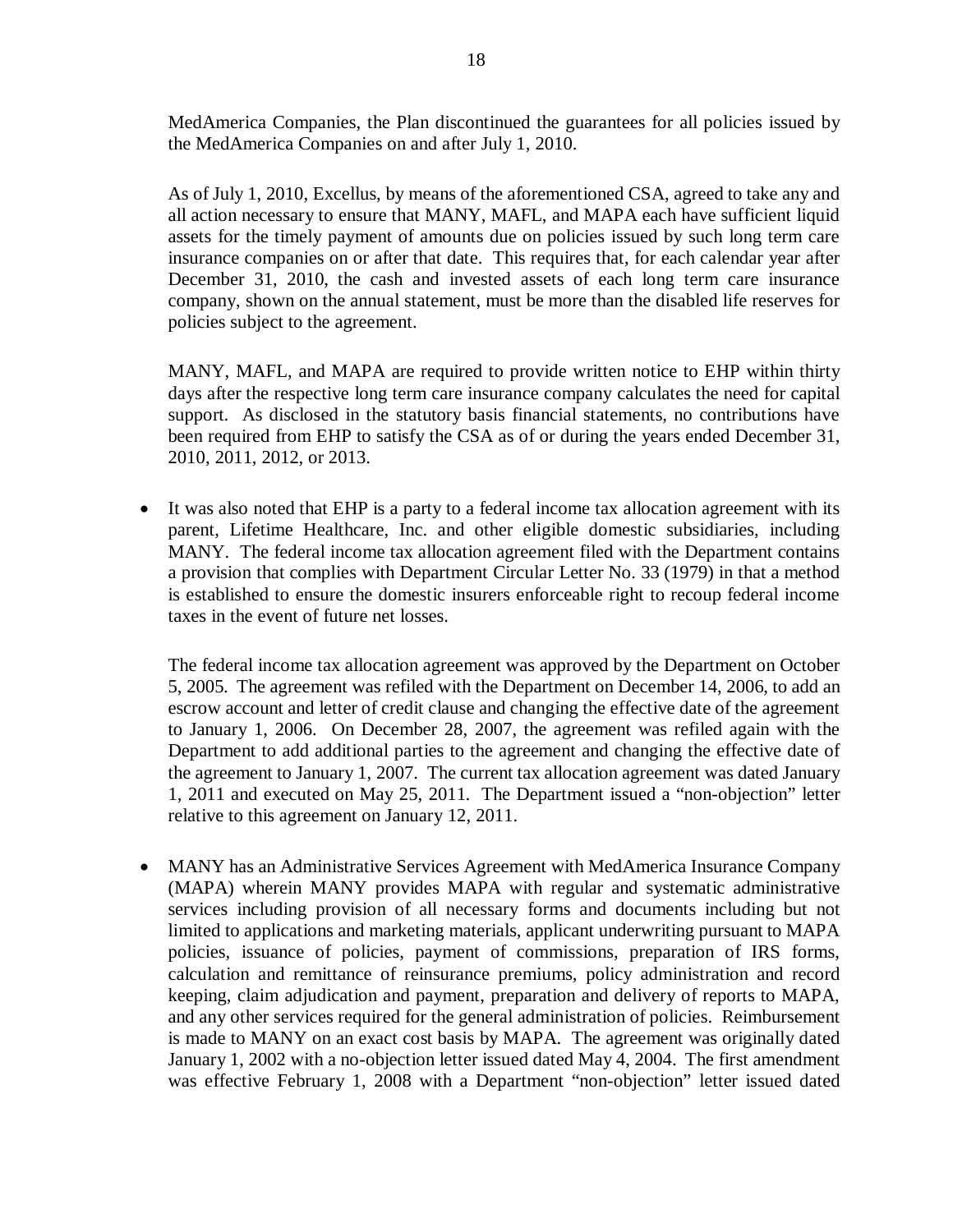<span id="page-20-0"></span> March 8, 2008. The second amendment was effective May 1, 2010 with a Department "non-objection letter" issued dated April 27, 2010.

- MANY has an Administrative Services Agreement with Excellus Insurance Agency (EIA) wherein office space, computer use, telephonic services, print and mail services, human resources and payroll services and legal services are provided to EIA by MANY. MANY is to invoice EIA for all direct and indirect costs incurred by MANY on an actual cost basis. The agreement had an original effective date of January 1, 2004 with a Department "non- objection" letter issued dated July 8, 2004. The first amendment was effective July 1, 2009 with a Department "non-objection" letter issued dated September 8, 2009. On December 4, 2014, the Department was informed that EIA would be dissolved and all agreements with EIA would terminate as of January 1, 2015.
- The MedAmerica Companies have a Supervising General Agent Agreement with Excellus Insurance Agency (EIA) wherein the agency is authorized to recruit, train and supervise agents and agencies to solicit applications for the long term care products of the MedAmerica Companies in those states where the MedAmerica Companies have approved products and where EIA is in compliance with any regulatory licensing requirements at the time of solicitation. The MedAmerica Companies pay commissions to EIA on premium from policies sold according to the premium schedules in the agreement. The agreement had an effective date of October 1, 2013. The agreement was submitted to the Department for review on August 26, 2014. On December 4, 2014, the Department was informed that the agreement between EIA and MANY would terminate as of January 1, 2015 and EIA would be dissolved.

#### D. Reinsurance

The Company's reinsurance program was established for individual policies issued on or

after July 1, 2005. The reinsurance contracts, all with authorized reinsurers, were as follows as of

December 31, 2013:

#### Quota Share Reinsurance – New Business:

 Munich American Reinsurance Company reinsurance agreement – effective October 1, 2005. This agreement reinsured, on a first dollar quota share basis, 50% of the monthly benefits on all Simplicity contracts for individual long-term care policies newly issued to those who are fifty (50) years of age or older. This agreement was terminated with regard to new business on September 30, 2009. Such business is maintained on a run-off basis.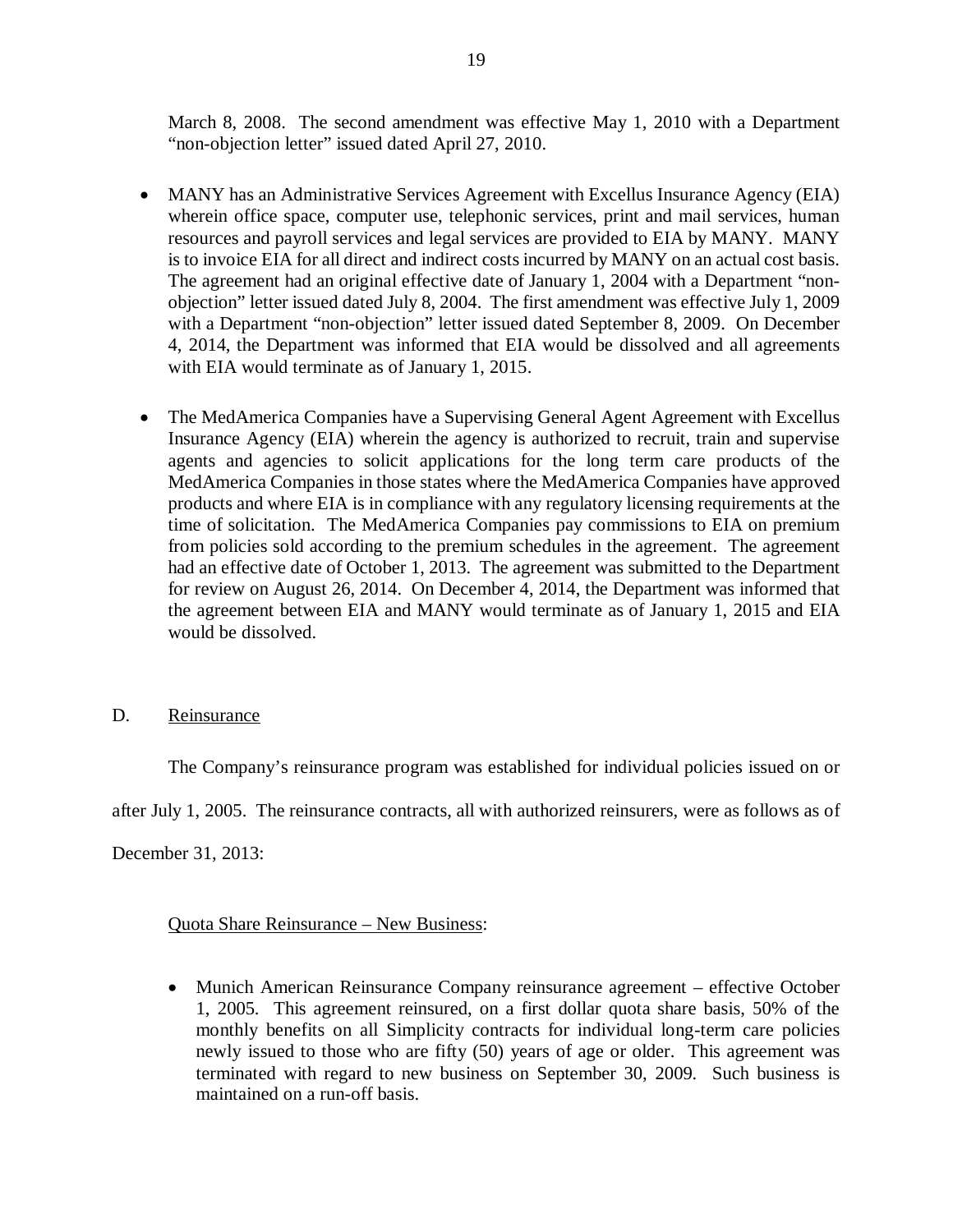<span id="page-21-0"></span> RGA Reinsurance Company reinsurance agreement – effective January 1, 2012. This agreement reinsured 50% of the FlexCare policies issued to those who are between eighteen (18) and eighty-five (85) years old. Per an amendment dated July 1, 2014, RGA Reinsurance Company ceased reinsuring policies with the Monthly Cash Benefit Rider and those with a ten (10) and twenty (20) year payment period.

#### Quota Share Reinsurance – Assumed Business:

- Hartford Life Insurance Company ("Hartford") reinsurance agreement effective October 1, 2001. This agreement provided for reinsuring 100% of the assumed business.
- Combined Life Insurance Company of New York ("CICA NY") reinsurance agreement – effective December 31, 2008. This agreement provided for reinsuring 100% of the assumed business.

 All agreements contained the required language, including an insolvency clause, meeting the requirements of Section 1308(a)(2)(A)(i) of the New York Insurance Law.

#### Ε. **Internal Controls**

 review of mitigating controls applicable to the inherent risks of the companies examined. In the case of MANY and its affiliated companies, the documentation supporting mitigating controls is housed in a vendor purchased software package. The internal controls applicable to the Company were identified by its management. The NAIC "Risk Focused Surveillance" approach to financial examinations relies on the

 important component of the examination process. There were no identified material weaknesses or significant deficiencies identified by  $D&T$ , the Company's external auditor. Additionally, there were no material control deficiencies or internal control observations noted by the examiners A review of the Company's controls documentation and the internal controls was an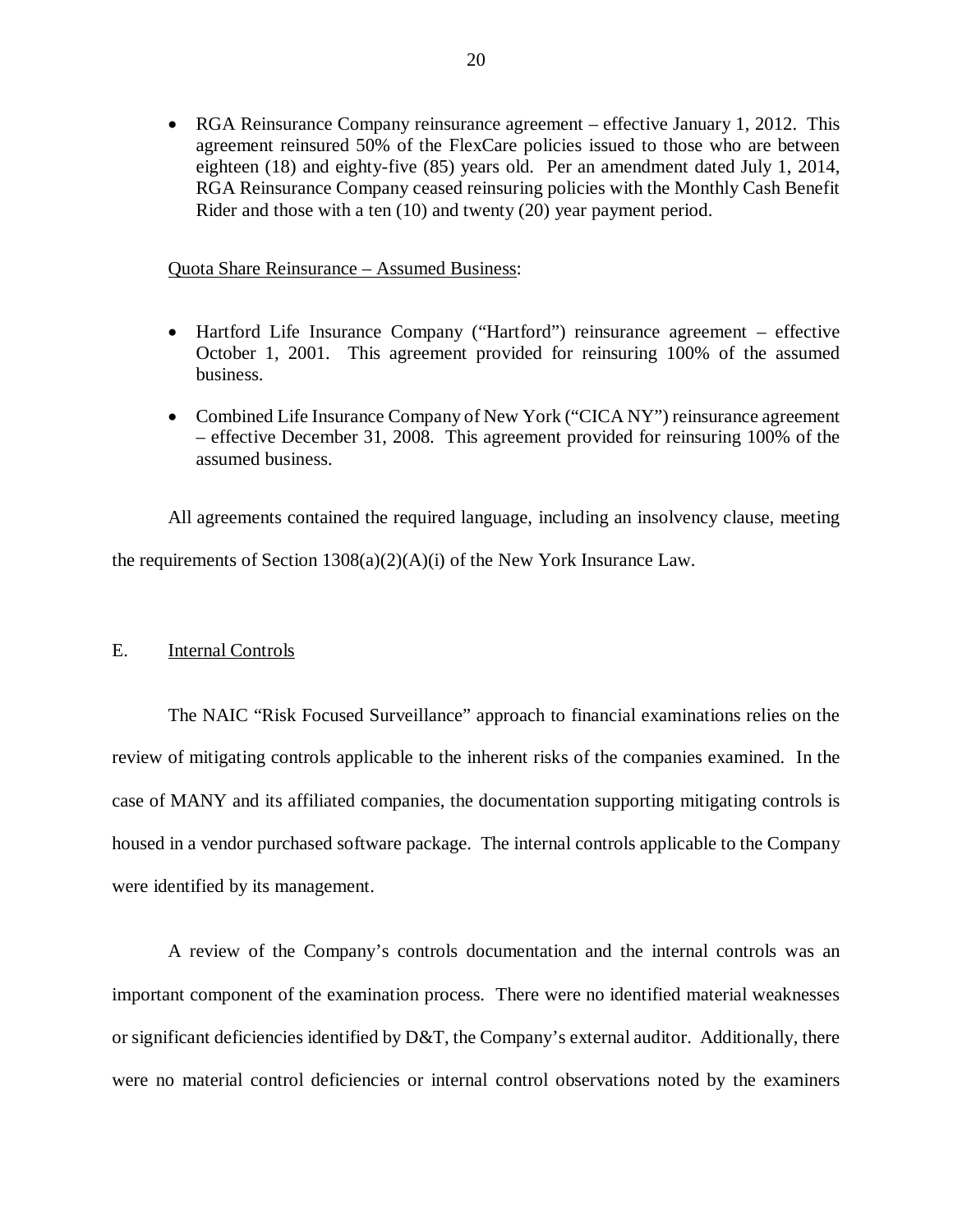during the review of the Company's internal controls.

 model providing support to Lifetime, the MedAmerica Companies, and other affiliates. The EHP information technology ("IT") environment is managed in a shared services

 managed at the data centers located in Rochester, New York and Syracuse, New York. IT infrastructure and operations for the financially significant systems identified were

 applications, systems and infrastructure. The IT portion of the examination was performed in accordance with the Handbook and utilized applicable procedures found in Exhibit C – *Evaluation of Controls in Information Technology* – of the Handbook. The examination encompassed a review of the controls for financially significant

 determined whether to rely on the Information Technology General Controls ("ITGC") environment for financially significant applications. The IT examiners coordinated their efforts with the financial examination team as they

 Controls for financially significant applications, systems, and underlying infrastructure in each of the NAIC Exhibit C Information Technology Work Program areas listed below represent the framework for the scope of this examination. The following control areas were reviewed:

- Align, Plan and Organize;
- Build, Acquire and Implement;
- Deliver, Service and Support; and
- Monitor, Evaluate, and Assess.

 key financial systems that supported the preparation of the Company's financial statements It was determined that the overall assessment of the Company's ITGC environment for the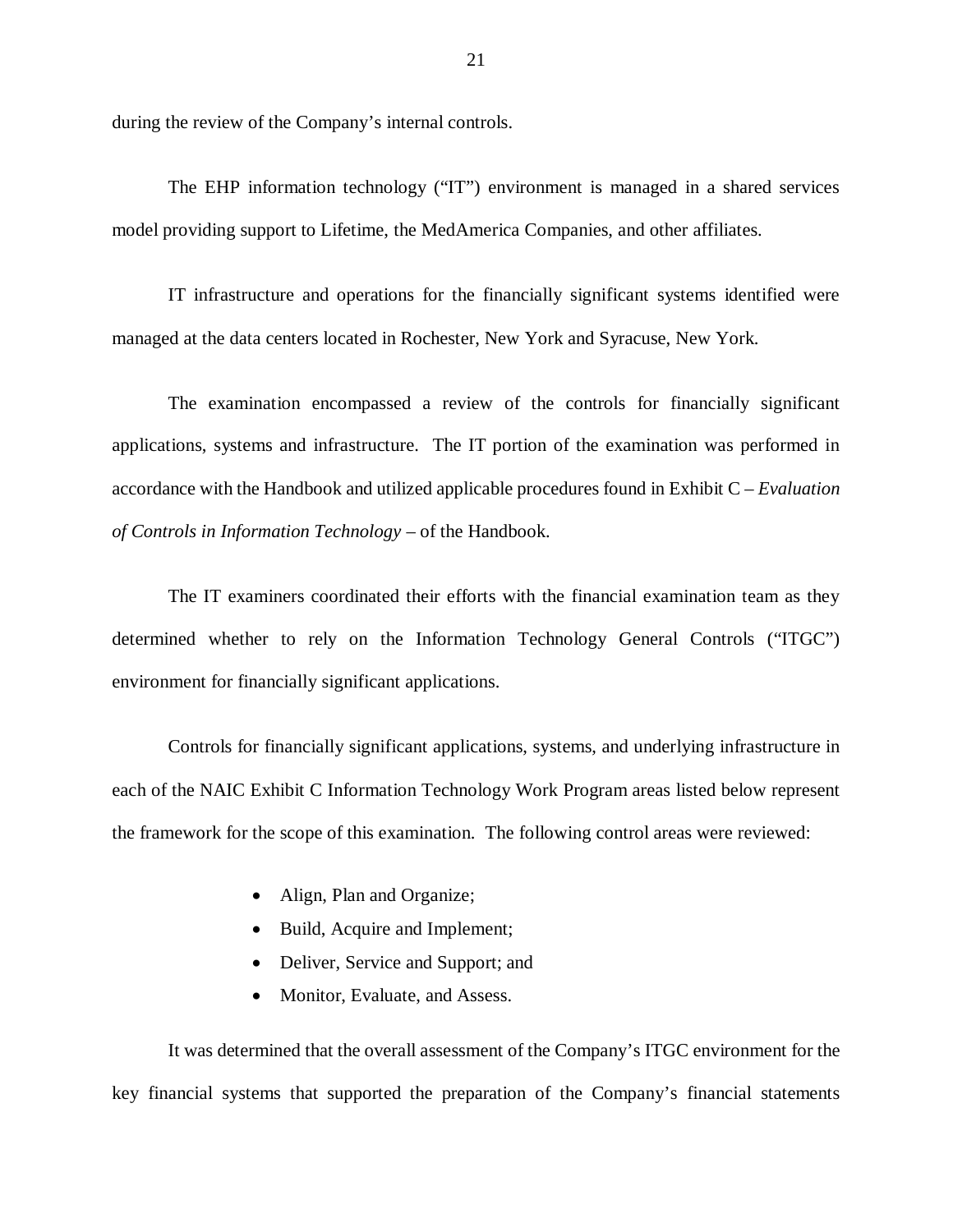<span id="page-23-0"></span> supported an ITGC reliance-based financial examination. The IT examiners assessed the ITGC for the Company as effective. No exceptions were noted relative to the Company's IT environment.

#### **3. FINANCIAL STATEMENTS**

 The following statements show the assets, liabilities, capital and surplus as of December 31, 2013, as contained in the Company's 2013 filed annual statement, a condensed summary of operations and a reconciliation of the capital and surplus account for each of the years under review. The examiner's review of a sample of transactions did not reveal any differences which materially affected the Plan's financial condition as presented in its financial statements contained in the December 31, 2013 filed annual statement.

 As noted previously in this report, the firm of Deloitte & Touche, LLP ("D&T") was retained by the Company to audit the Company's combined statutory basis statements of financial position as of December 31<sup>st</sup> of each year in the examination period, and the related statutory-basis statements of operations, capital and surplus, and cash flows for the year then ended.

 Deloitte concluded that the statutory financial statements presented fairly, in all material respects, the financial position of the Company at the respective audit dates. Balances reported in these audited financial statements were reconciled to the corresponding years' annual statements with no discrepancies noted except for the Company's loss reserves where a under reservation was noted.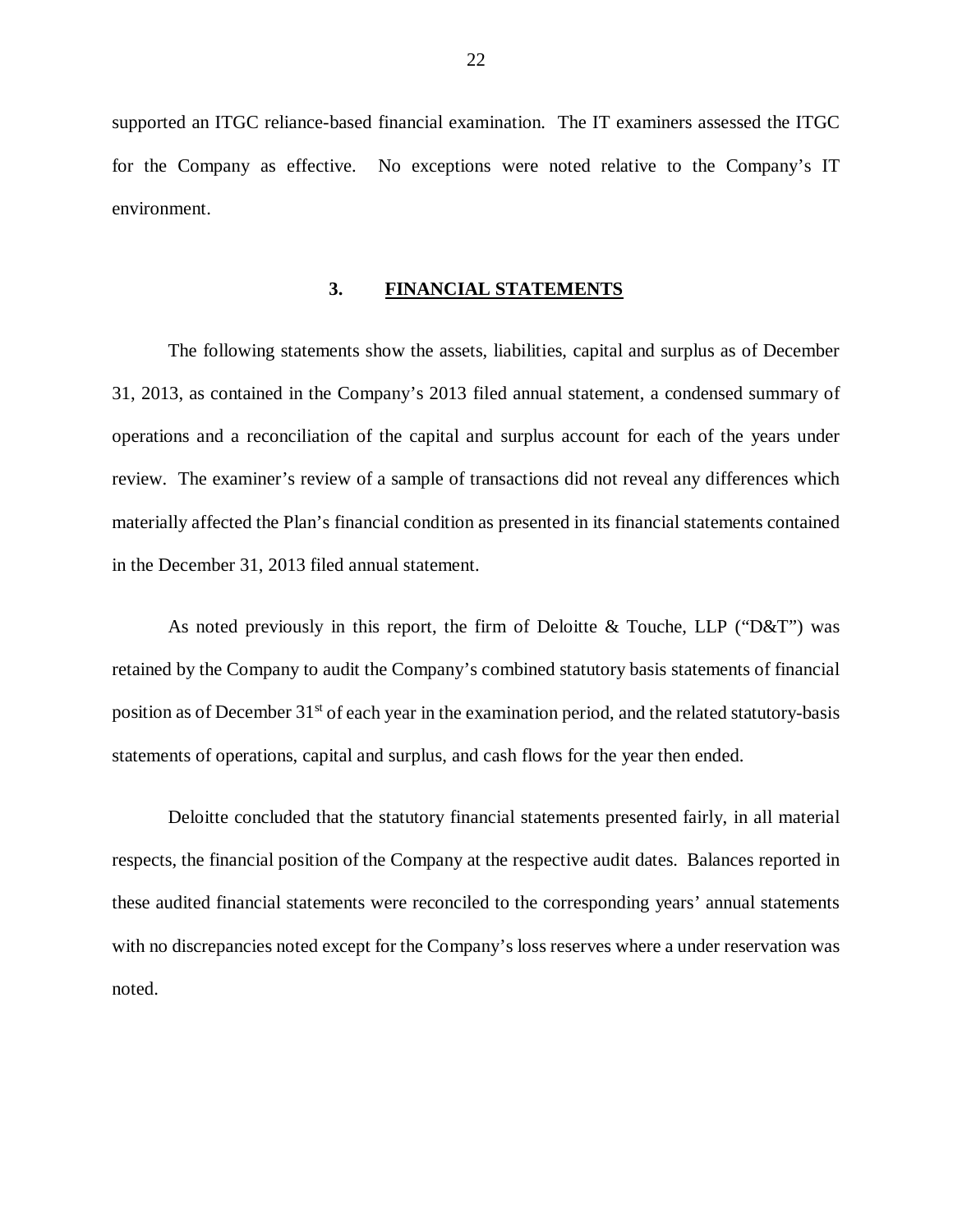#### <span id="page-24-0"></span>A. Balance Sheet

Assets

| <b>Bonds</b>                                         | \$499,644,428 |
|------------------------------------------------------|---------------|
| Real estate – properties occupied by the company     | 2,011,992     |
| Cash and cash equivalents                            | 21,999,634    |
| Investment income due and accrued                    | 6,850,455     |
| Premiums and considerations                          | 1,107,726     |
| Amounts receivable relating to uninsured plans       | 667,782       |
| Current federal and foreign income tax recoverable   |               |
| and interest thereon                                 | 634,035       |
| Receivables from parent, subsidiaries and affiliates | 2,449,723     |
| Total assets                                         | \$535,365,775 |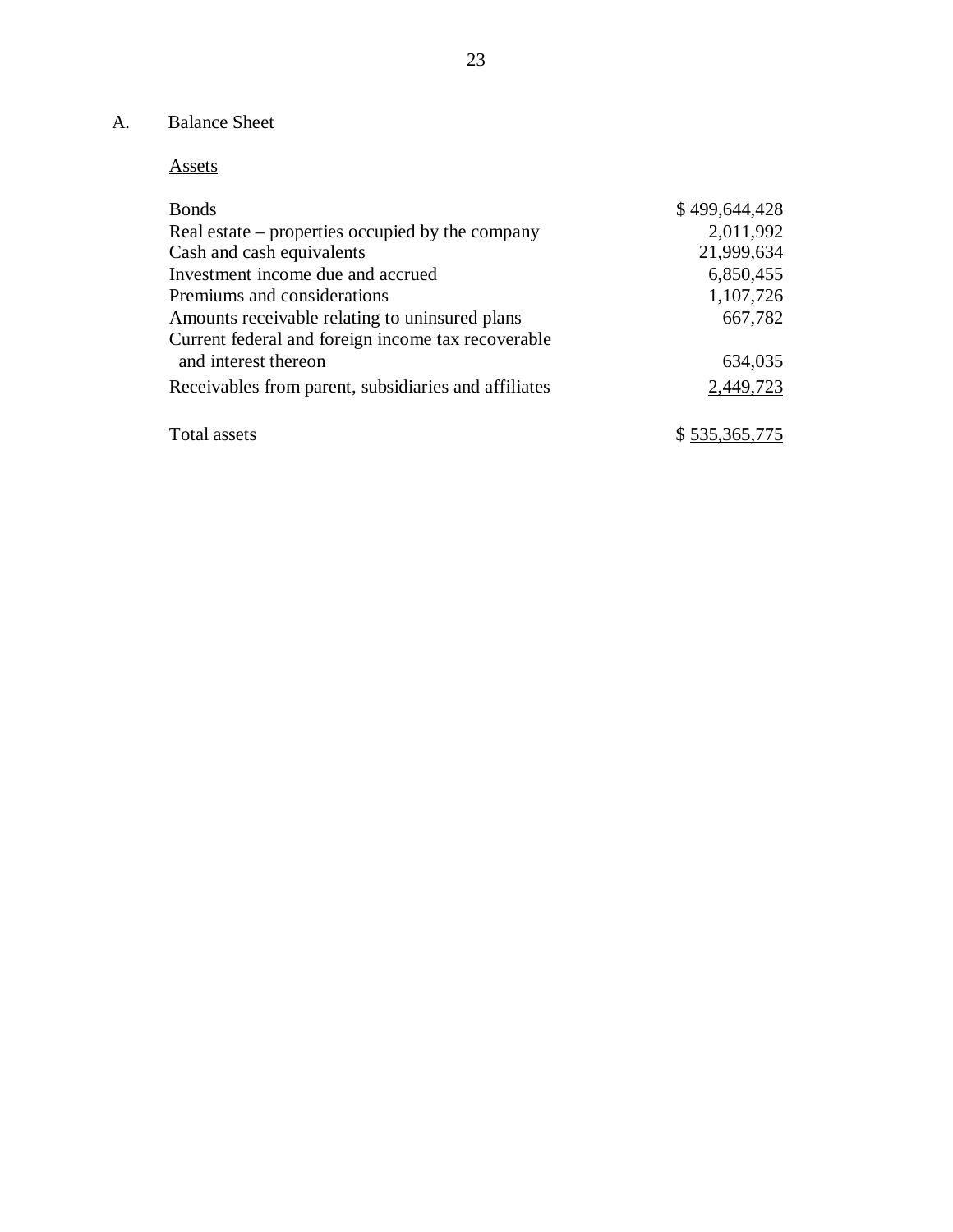#### **Liabilities**

| Aggregate reserve for accident and health contracts | \$<br>477,844,154       |
|-----------------------------------------------------|-------------------------|
| Contract claims – accident and health               | 3,544,861               |
| Premiums received in advance                        | 908,773                 |
| Other amounts payable on reinsurance                | 132,530                 |
| <b>Interest Maintenance Reserve</b>                 | 14,894,261              |
| Commissions to agents due or accrued                | 14,057                  |
| General expenses due or accrued                     | 6,778,303               |
| <b>Asset Valuation Reserve</b>                      | 1,801,346               |
| Payable to parent, subsidiaries and affiliates      | 804,453                 |
| Liability for amounts held under uninsured plans    | 555,920                 |
| Payable for securities                              | 730,184                 |
| Aggregate write-ins for other liabilities           | 920,085                 |
|                                                     |                         |
| <b>Total liabilities</b>                            | \$<br>508,928,927       |
|                                                     |                         |
| <b>Capital and Surplus</b>                          |                         |
|                                                     | \$                      |
| Common capital stock                                | 1,800,000               |
| Gross paid-in and contributed surplus               | 104, 367, 245           |
| Unassigned funds                                    | (79, 730, 389)          |
| Total capital and surplus                           | \$<br><u>26,436,856</u> |
|                                                     |                         |
| Total liabilities, capital and surplus              | \$<br>535,365,783       |

 **NOTE:** The Internal Revenue Service ("IRS") is currently conducting an audit of the consolidated tax return of Lifetime Healthcare, Inc. and its subsidiaries for the tax year ended December 31, 2011. As of the date of this report there have been no findings identified. The examiners are unaware of any potential exposure of MANY for any tax assessments and no liability has been established herein relative to such contingency.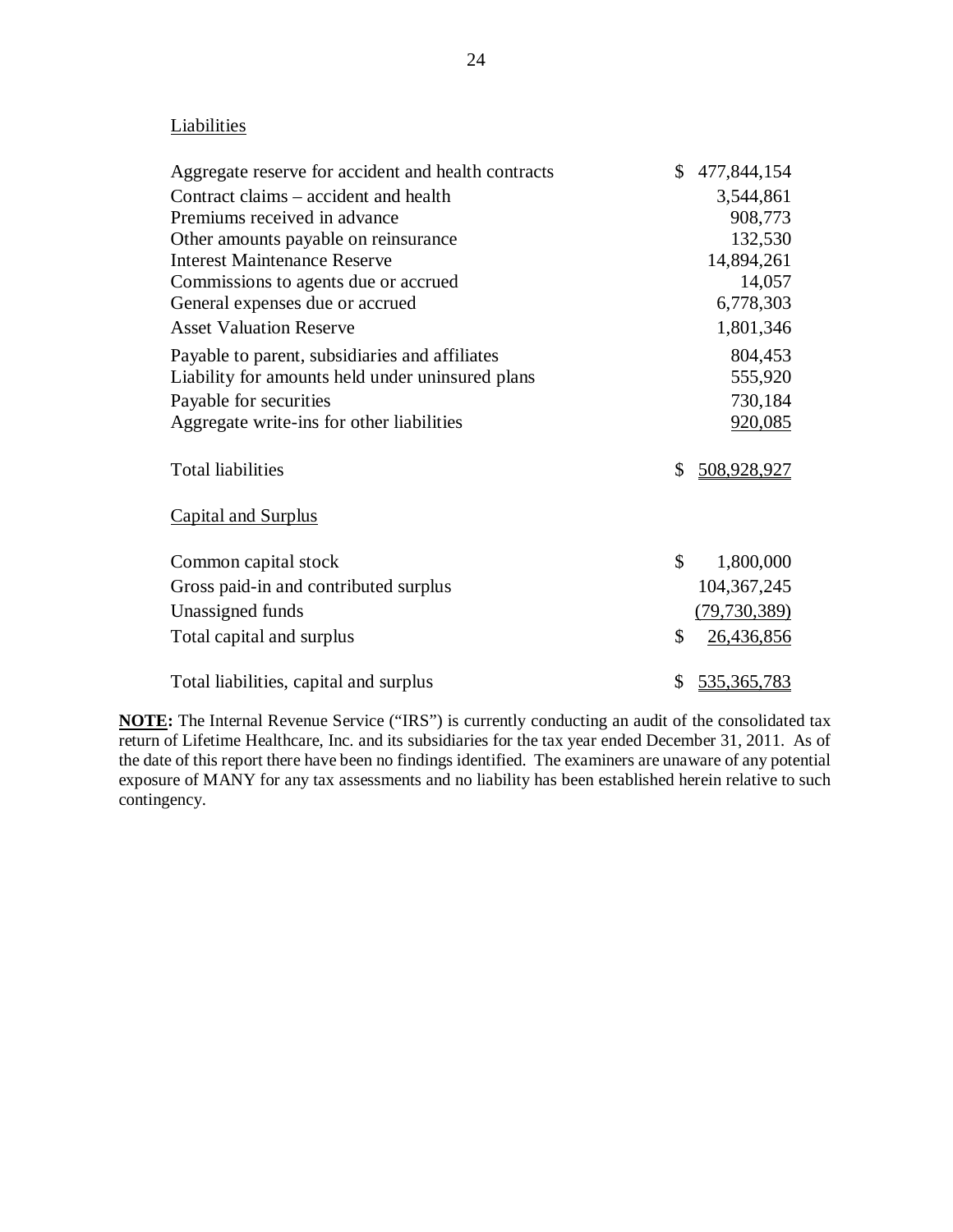B. Statement of Revenue and Expenses and Capital and Surplus

Capital and surplus increased \$7,697,538 during the four-year examination period, January

1, 2010 through December 31, 2013, detailed as follows:

#### Revenue

| Premium and annuity considerations          |               |                    | \$<br>166,128,006    |
|---------------------------------------------|---------------|--------------------|----------------------|
| Net investment income                       |               |                    | 90,525,791           |
| Amortization of interest maintenance        |               |                    |                      |
| reserve                                     |               |                    | 3,908,437            |
| Commissions and expense allowances on       |               |                    |                      |
| reinsurance ceded                           |               |                    | 1,527,096            |
| Total revenue                               |               |                    | \$<br>262,089,330    |
| <b>Hospital and medical expense</b>         |               |                    |                      |
| Disability benefits and benefits under      |               |                    |                      |
| accident and health contracts               | \$            | 90,879,078         |                      |
| Increase in aggregate reserves for life and |               |                    |                      |
| accident and health contracts               |               | <u>178,871,324</u> |                      |
| Total hospital and medical expenses         | $\mathcal{S}$ | 269,750,402        |                      |
| Commissions on premiums, annuity            |               |                    |                      |
| considerations, and deposit type contract   |               |                    |                      |
| funds                                       |               | 19,779,912         |                      |
| Commissions and expense allowance on        |               |                    |                      |
| reinsurance assumed                         |               | 2,651              |                      |
| General administrative expenses             |               | 17,857,830         |                      |
| Insurance taxes, licenses and fees          |               |                    |                      |
| excluding federal income taxes              |               | 4,601,261          |                      |
| Total expenses                              |               |                    | \$<br>311,992,056    |
| Net underwriting gains                      |               |                    | \$<br>(49,902,726)   |
| Federal and foreign income taxes incurred   |               |                    | (20,880,202)         |
| Net income before federal and foreign       |               |                    |                      |
| income taxes                                |               |                    | (29,022,524)         |
|                                             |               |                    |                      |
| Net realized capital gains and losses       |               |                    | 882,679              |
| Net income                                  |               |                    | \$<br>(28, 139, 845) |
|                                             |               |                    |                      |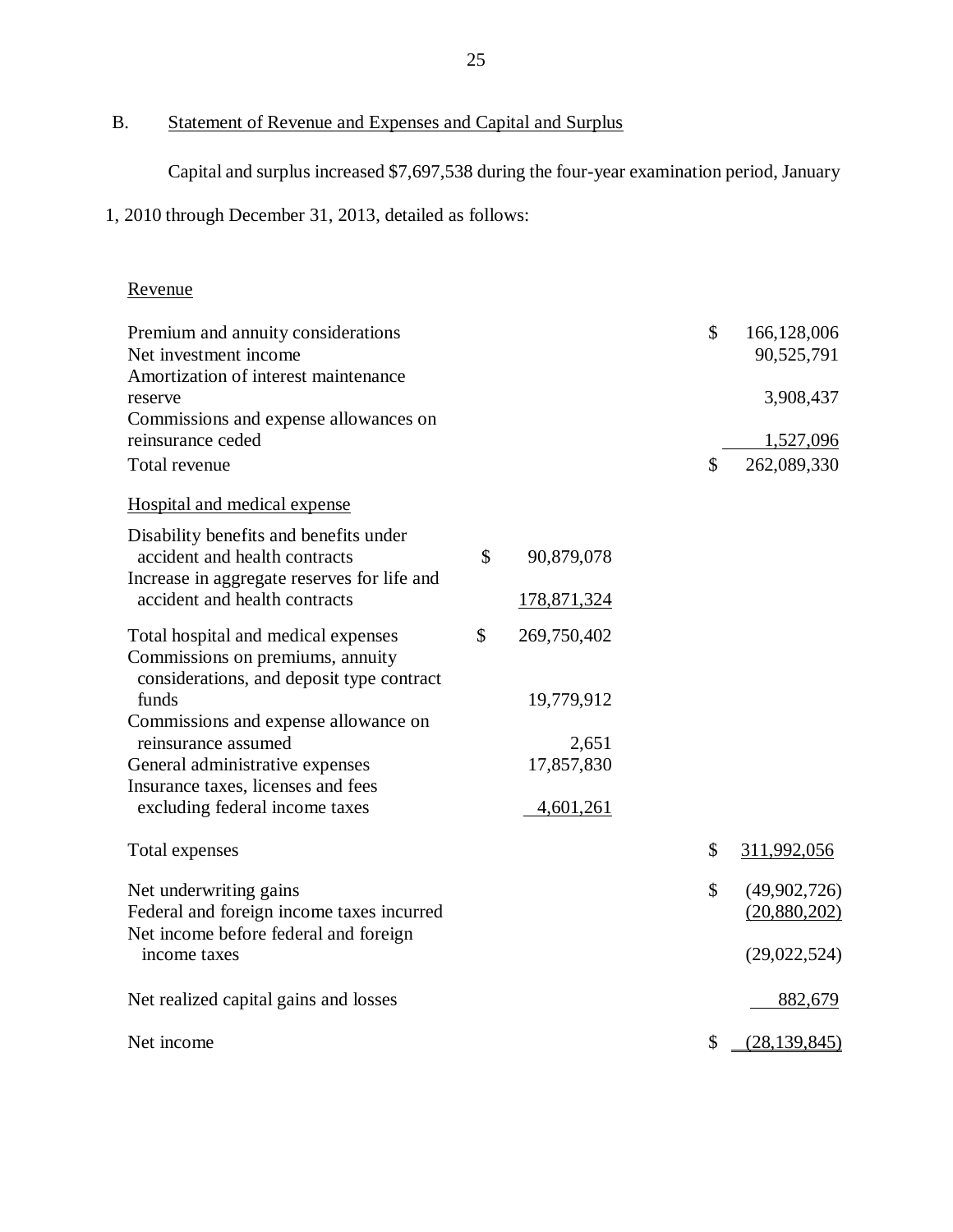#### Changes in Capital and Surplus

| Capital and surplus, per report on<br>examination, as of December 31, 2009 |                            |                             | \$<br>18,739,318 |
|----------------------------------------------------------------------------|----------------------------|-----------------------------|------------------|
|                                                                            | Gains in<br><b>Surplus</b> | Losses in<br><b>Surplus</b> |                  |
| Net income                                                                 |                            | \$<br>28,139,845            |                  |
| Net change in unrealized capital gains                                     | \$<br>45,764               |                             |                  |
| Change in net deferred income tax                                          |                            | 25,434,652                  |                  |
| Change in non-admitted assets                                              | 12,357,159                 |                             |                  |
| Change in asset valuation reserve                                          |                            | 826,817                     |                  |
| Paid in surplus                                                            | 32,300,000                 |                             |                  |
| Aggregate write-ins for gains to surplus                                   | 17,395,929                 |                             |                  |
| Net change in capital and surplus                                          |                            |                             | \$<br>7,697,538  |
| Capital and surplus, per report on<br>examination, as of December 31, 2013 |                            |                             | \$<br>26,436,856 |
|                                                                            |                            |                             |                  |

#### **4. AGGREGATE RESERVE FOR ACCIDENT AND HEALTH CONTRACTS**

 generally accepted actuarial principles and practices and was based on statistical information contained in the Company's internal records and in its filed annual statements as verified by the examiners. The examination reserve was based upon actual payments made through a point in time, plus an estimate for claims remaining unpaid at that date. Such estimate was calculated based on actuarial principles, which utilized the Company's experience in projecting the ultimate cost of claims incurred on or prior to December 31, 2013. The examination analysis of the claims unpaid reserves was conducted in accordance with

 As a result of this review, the Department determined that the Company's reserve as of the examination date was understated in relation to its surplus position.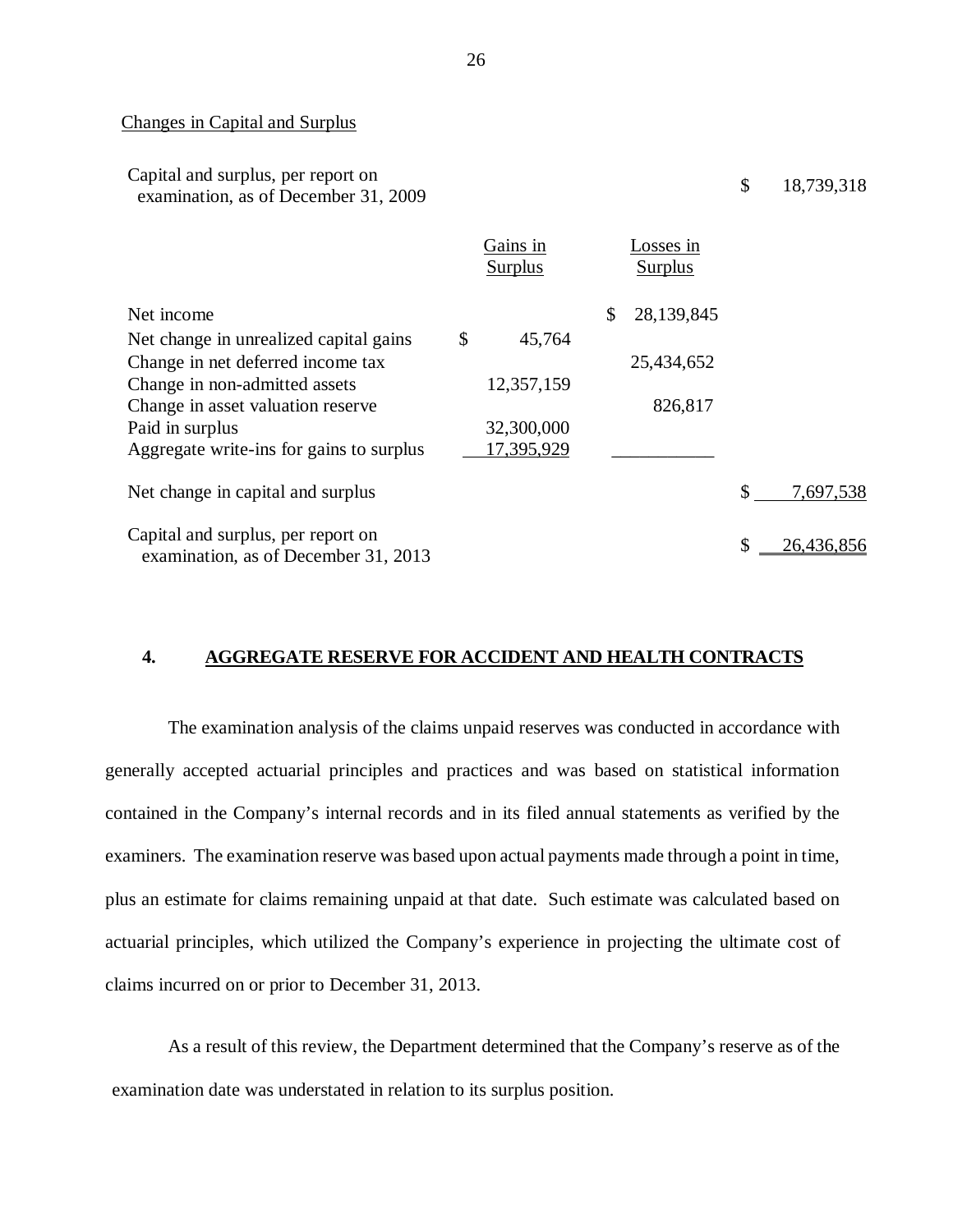Subsequent to the examination period and prior to the date of this report, the Department's findings were addressed through reserve strengthening, receipt of approval for premium rate increases for most of its existing policies, and the cessation of the sale of new products. This is further detailed in the Subsequent Events section of this report on examination.

#### **5. MARKET CONDUCT ACTIVITIES**

 In the course of this examination, a review was made of the manner in which the Company conducted its business practices and fulfilled its contractual obligations to policyholders and claimants. The review was general in nature and is not to be construed to encompass the more precise scope of a market conduct examination. No findings were noted.

#### **6. SUBSEQUENT EVENTS**

 MedAmerica Insurance Company of New York received the following additional surplus infusions from its parent Excellus Health Plans for the years 2014 through 2016:

| 2014 | \$7,300,000  |
|------|--------------|
| 2015 | \$51,700,000 |
| 2016 | \$20,600,000 |

 On January 29, 2016, MANY notified the Department regarding its decision to discontinue offering individual long term care insurance policies in New York effective February 15, 2016. MANY will, however, continue to accept applications for new policies/certificates under MANY's Insurance Participation Agreements with the New York State Partnership for Long Term Care until March 31, 2016. Additionally, MANY will continue to offer coverage under its contract with New York State Department of Civil Services for the New York State Employee and Retiree Long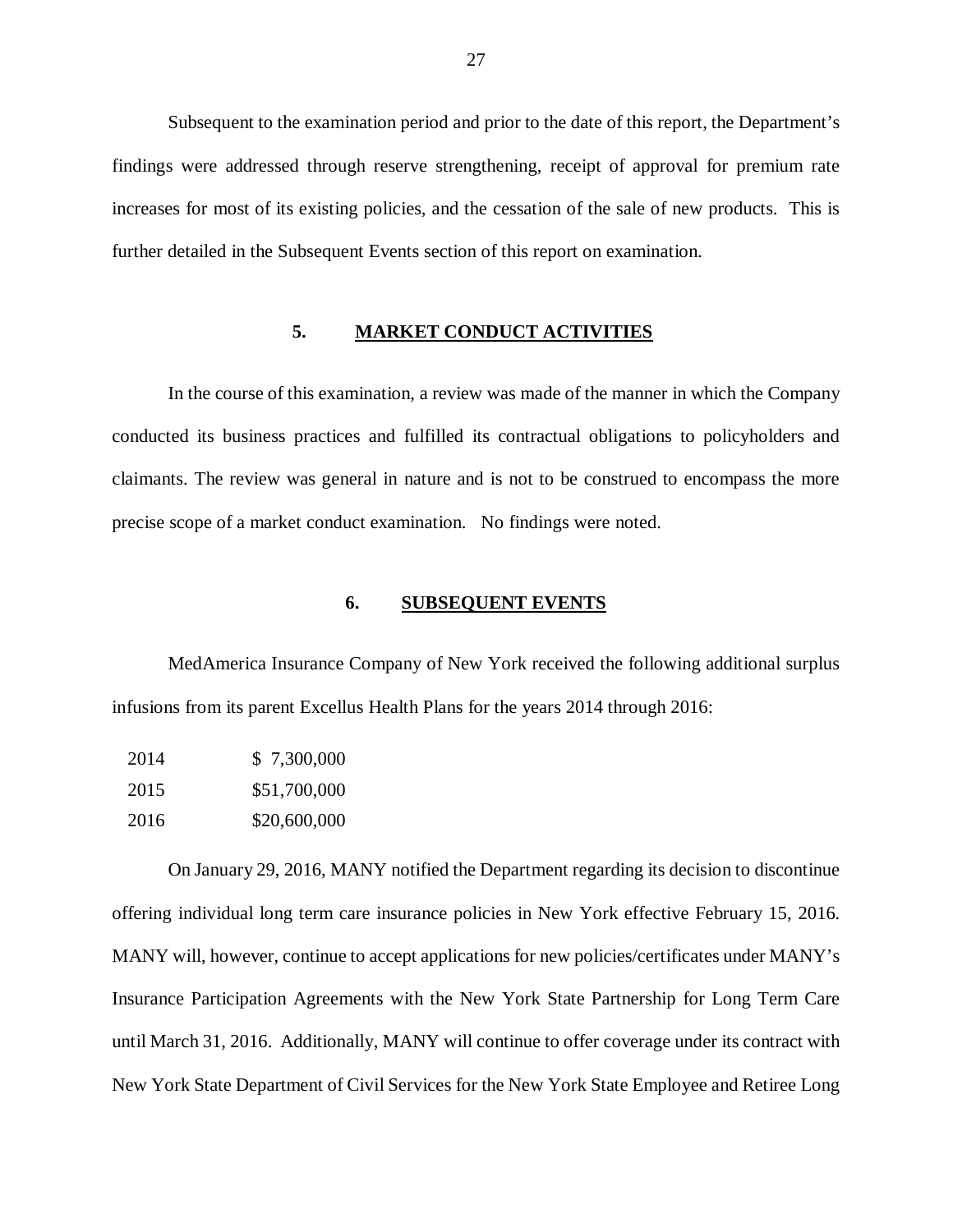Term Care Insurance Plan ("NYPERL") through the end of that contract period, which expires on April 30, 2016. The decision to discontinue writing new individual business does not affect current insureds. The current policies will remain in force per the term of the contract or until all benefits are exhausted. MANY will not cancel or decline to renew an existing policy, so long as the premium is paid.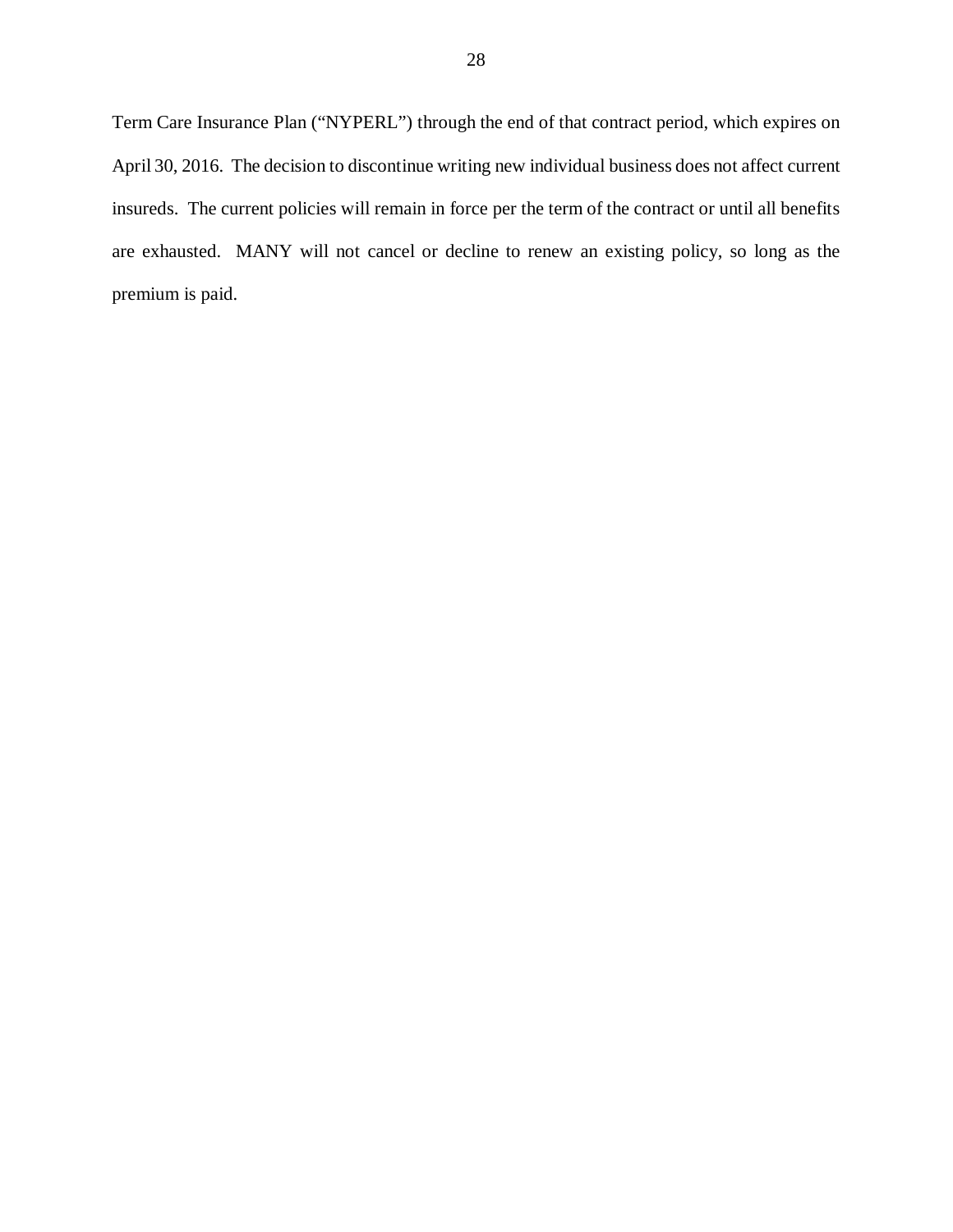#### <span id="page-30-0"></span> **7. COMPLIANCE WITH PRIOR REPORT ON EXAMINATION**

The prior report on examination as of December 31, 2009, contained the following seven

(7) comments and recommendations (page number refers to the prior report on examination):

#### **ITEM NO**

#### **PAGE NO.**

#### Corporate Governance

1. number of members on its board of directors, in accordance with Article III of the Company's by-laws. It is recommended that the Company maintain the required 9

> *The Company did not fully comply with this recommendation. A similar recommendation is included in this report.*

 $2<sup>1</sup>$  identify when a board member has left the board, the reason for leaving the board and indicate when a replacement board member is elected or appointed to the Company's board of directors. It is recommended that the Company's board minutes 10

 *The Company has complied with this recommendation.* 

#### Enterprise Risk Management

 $3<sub>1</sub>$  of New York maintain official minutes of its senior staff meetings in which enterprise risk management issues are It is recommended that MedAmerica Insurance Company 12 reviewed.

 *The Company has complied with this recommendation.* 

Holding Company System

 $\overline{4}$ . MedAmerica Insurance Company of New York approve the consolidated tax allocation agreement. It is recommended that the board of directors of 18

 *The Company has complied with this recommendation.*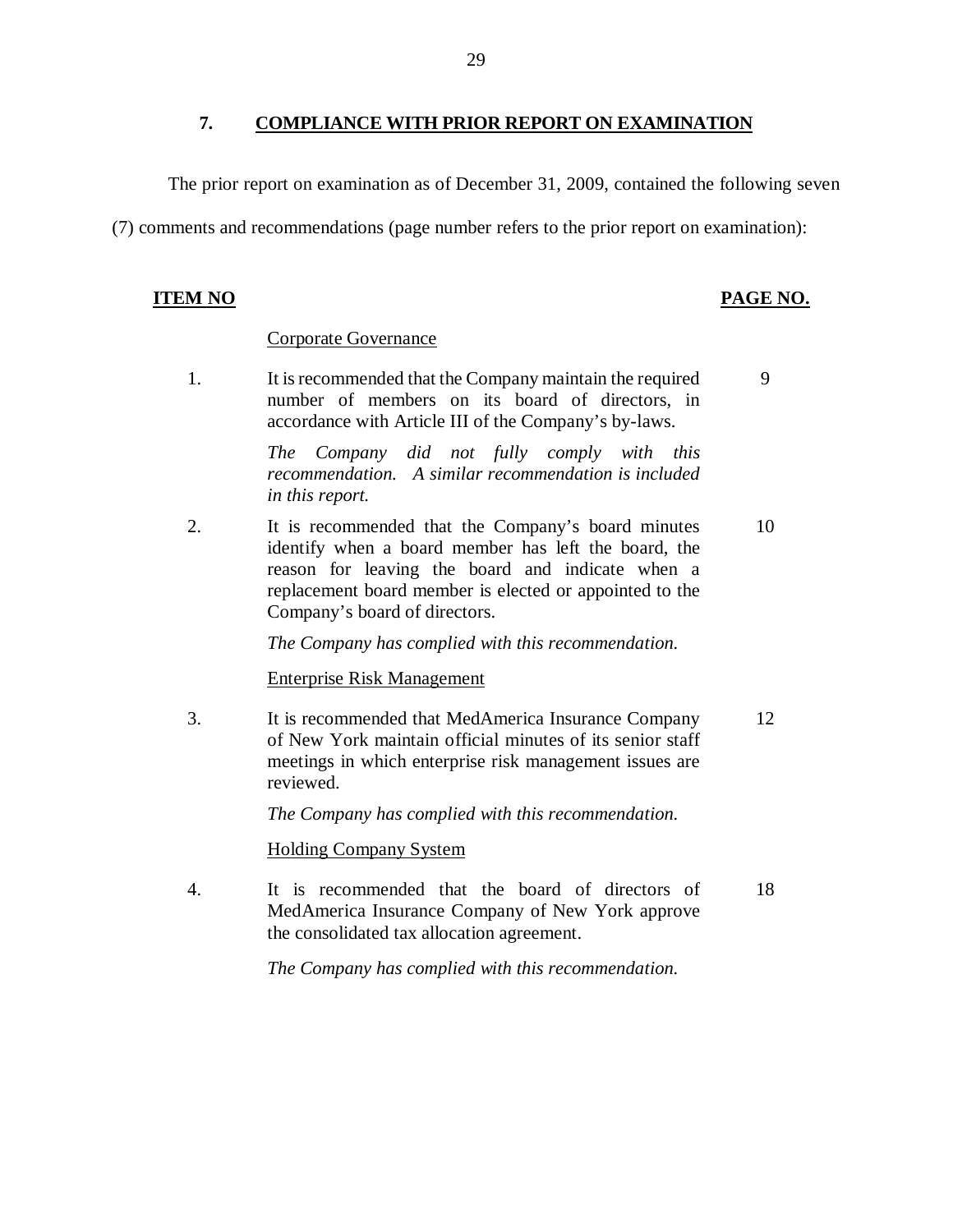#### **ITEM NO PAGE NO.**

#### Accounts and Records

5. of New York report payments made under the variable pay program as bonuses rather than other compensation on the supplemental compensation exhibit within its annual statement filings. It is recommended that MedAmerica Insurance Company 21

 *The Company has complied with this recommendation.* 

6. of New York file its Denials, Lapse and Replacement reports with the Superintendent of Insurance each year by June  $30<sup>th</sup>$ . It is recommended that MedAmerica Insurance Company 22

 *The Company has complied with this recommendation.* 

#### Information Technology

 $7.$  the application change testing and the approvals of the IT manager of such test results. It is recommended that documentation be maintained of 23

 *The Company has complied with this recommendation.*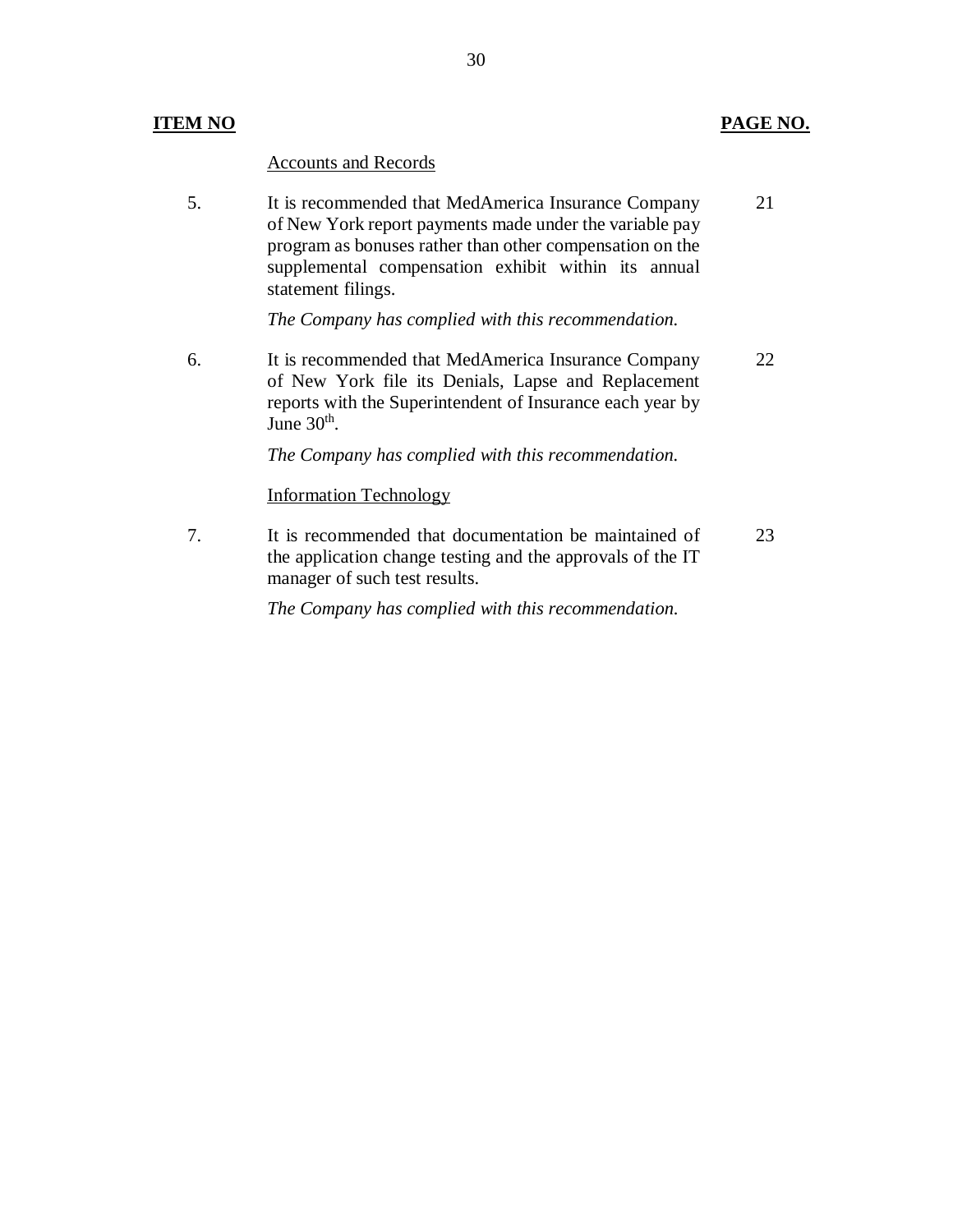#### **8. SUMMARY OF COMMENTS AND RECOMMENDATIONS**

#### **ITEM**

#### A. Corporate Governance

 i. It is recommended that MANY maintain eighteen (18) members on its board of directors, as required by Article III, Section 1 of its by- laws and replace any unplanned vacancies within a reasonable period of time. 11

 The board's membership was re-established at eighteen members on June 28, 2012 and continued at such number of directors through December 31, 2013.

 ii**.**  It is recommended that the Company include within its Audit Committee charter wording that the Audit Committee be empowered as the decision making entity with regard to the potential termination of the Chief Audit Executive. 12

#### Internal Audit Department B.

 It is recommended that the Plan's Internal Audit Department, on behalf of the Company, provide the Company's audit committee with a more comprehensive report of its audit results relative to significant findings, along with priority rankings of the findings, which will allow MANY's audit committee and board of directors to fulfill their duties and responsibilities. **PAGE NO.**<br> **PAGE NO.**<br> **PAGE NO.**<br>
It is recommended that MANY maintain eighteen (18) members on<br>
its board of directors, as required by Article III, Section 1 of its by-<br>
laws and replace any unplanned vacancies within a 13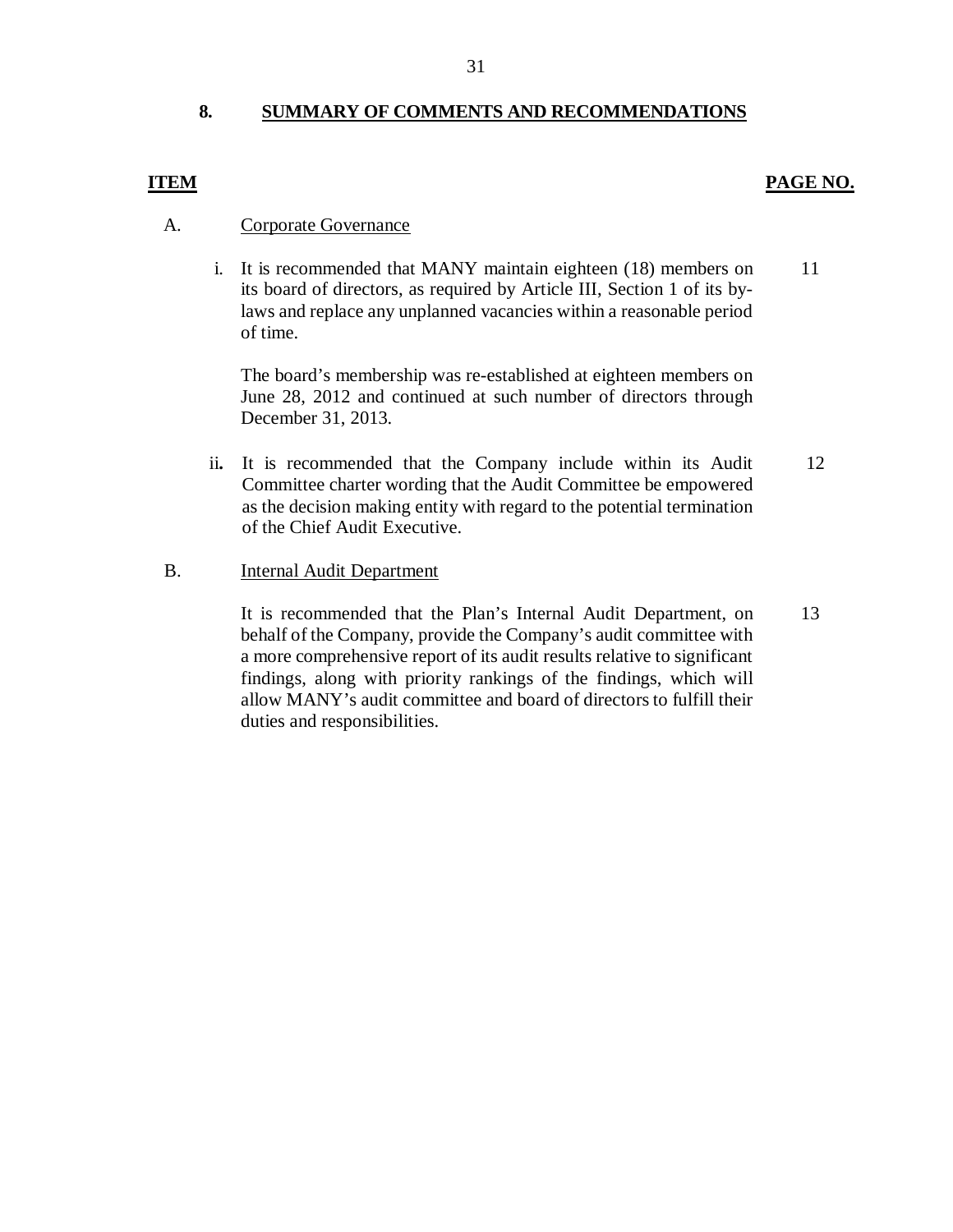Respectfully submitted,

\_\_\_\_\_\_\_\_\_\_\_\_\_\_\_\_\_\_\_\_\_\_\_\_

 Jerry Ehlers, CFE Insurance Examiner

STATE OF NEW YORK ) COUNTY OF NEW YORK)  $\sum$  SS.  $\lambda$ 

 **Jerry Ehlers**, being duly sworn, deposes and says that the foregoing report submitted by him is true to the best of his knowledge and belief.

Jerry Ehlers, CFE

\_\_\_\_\_\_\_\_\_\_\_\_\_\_\_\_\_\_\_\_\_\_\_

 Subscribed and sworn to before me this  $\_\_\_\_\_\_\$  day of  $\_\_\_\_\_2$  2017.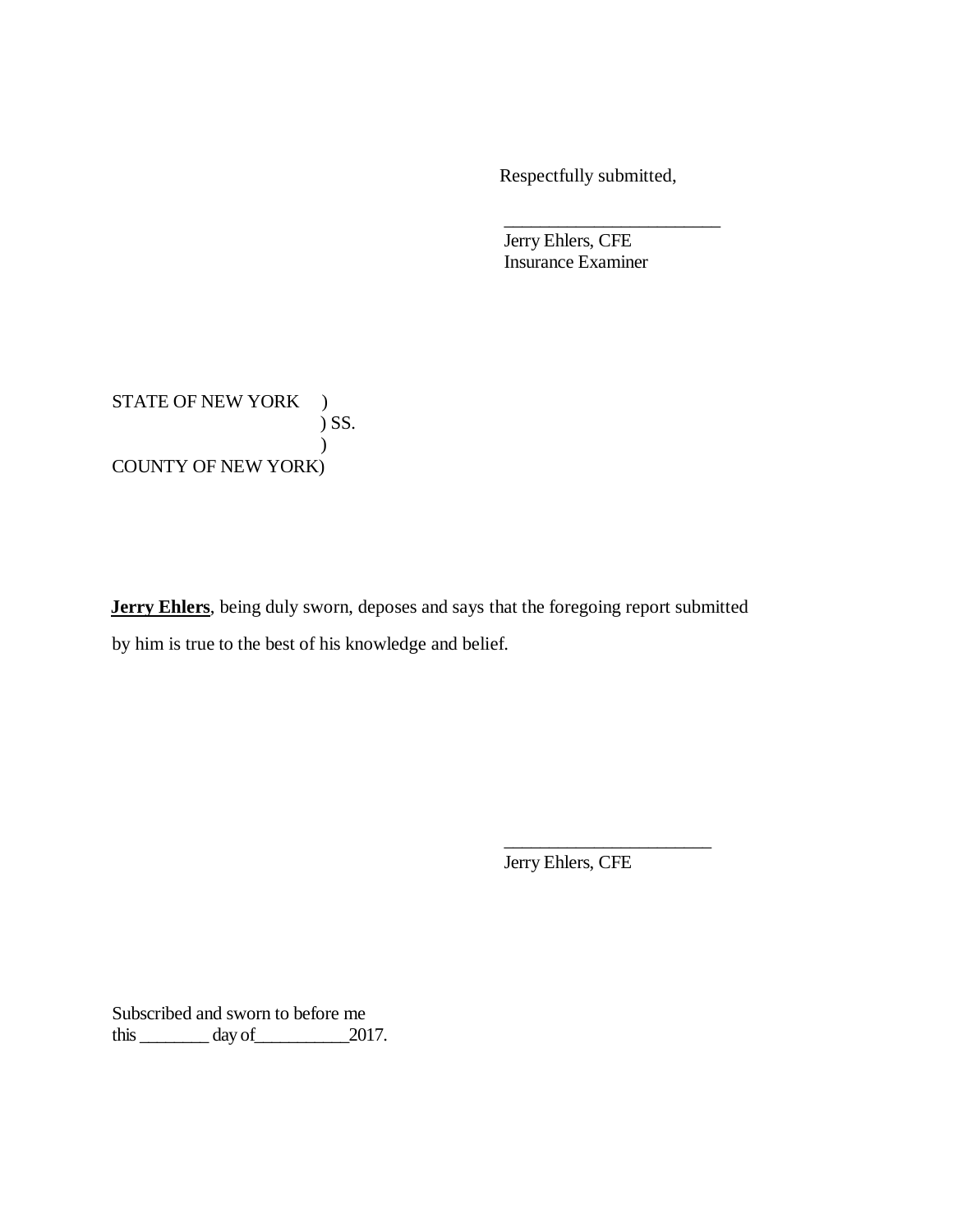Respectfully submitted,

 Wai Wong, AFE Associate Insurance Examiner \_\_\_\_\_\_\_\_\_\_\_\_\_\_\_\_\_\_\_\_\_\_\_\_

STATE OF NEW YORK ) COUNTY OF NEW YORK)  $\sum$  SS.  $\lambda$ 

 **Wai Wong**, being duly sworn, deposes and says that the foregoing report submitted by him is true to the best of his knowledge and belief.

Wai Wong

\_\_\_\_\_\_\_\_\_\_\_\_\_\_\_\_\_\_\_\_\_\_\_\_

 Subscribed and sworn to before me this  $\_\_\_\_\_\_\$  day of  $\_\_\_\_\_2$  2017.

4819-2911-4959, v. 3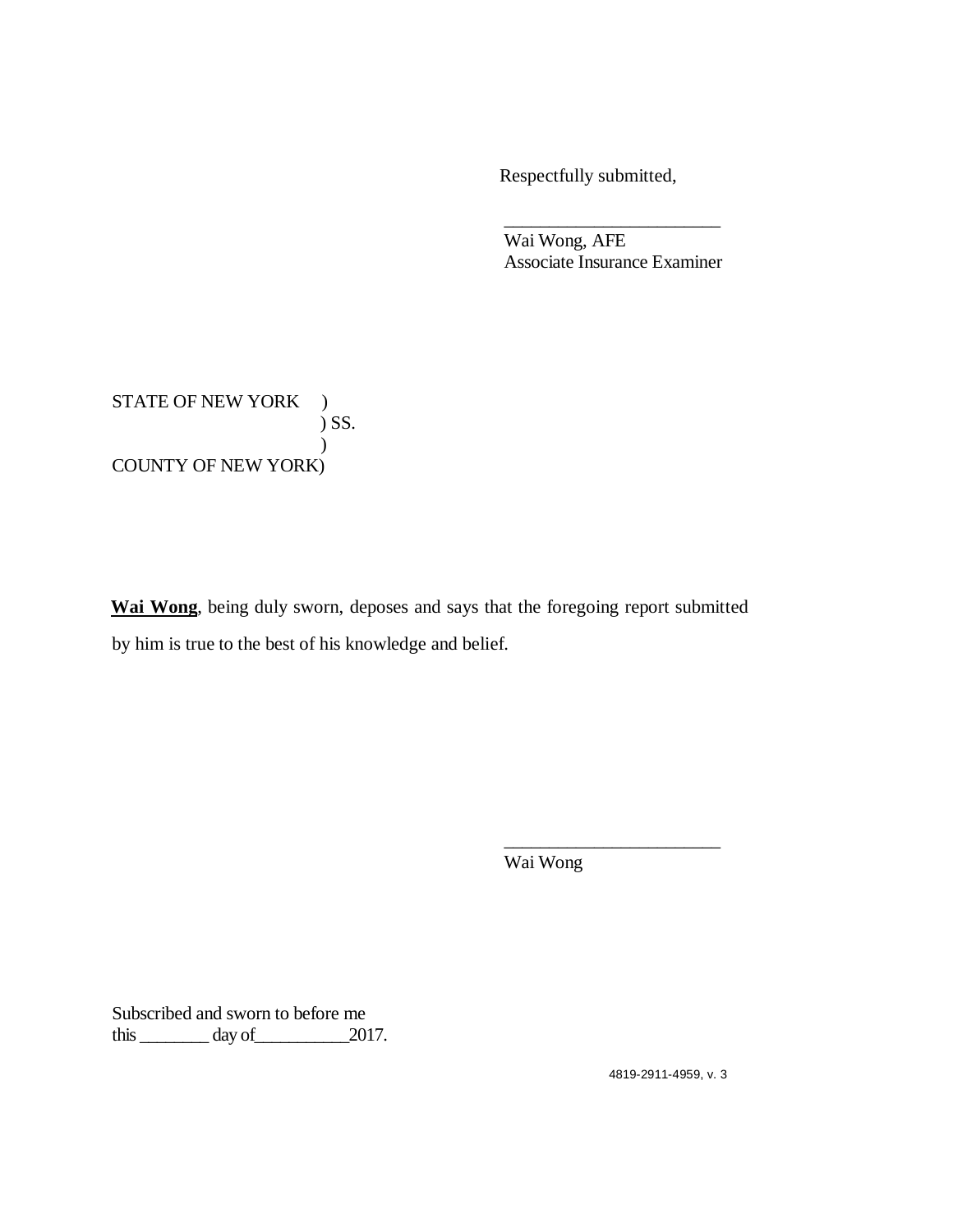**APPOINTMENT NO. 31058** 

### **NEW YORK STATE**

# **DEPARTMENT OF FINANCIAL SERVICES**

I, **BENJAMIN M. LAWSKY**, Superintendent of Financial Services of the State of New York, pursuant to the provisions of the Financial Services Law and the Insurance Law, do hereby appoint:

#### Wai Wong

as a proper person to examine the affairs of

**MedAmerica Insurance Company of New York** 

and to make a report to me in writing of the condition of said

Company

with such other information as he shall deem requisite.

In Witness Whereof, I have hereunto subscribed my name and affixed the official Seal of the Department at the City of New York



this 25th day of September, 2013

**BENJAMIN M. LAWSKY** Superintendent of Financial Services

 $Bv$ 

Lisette Johnson **Bureau Chief Health Bureau**